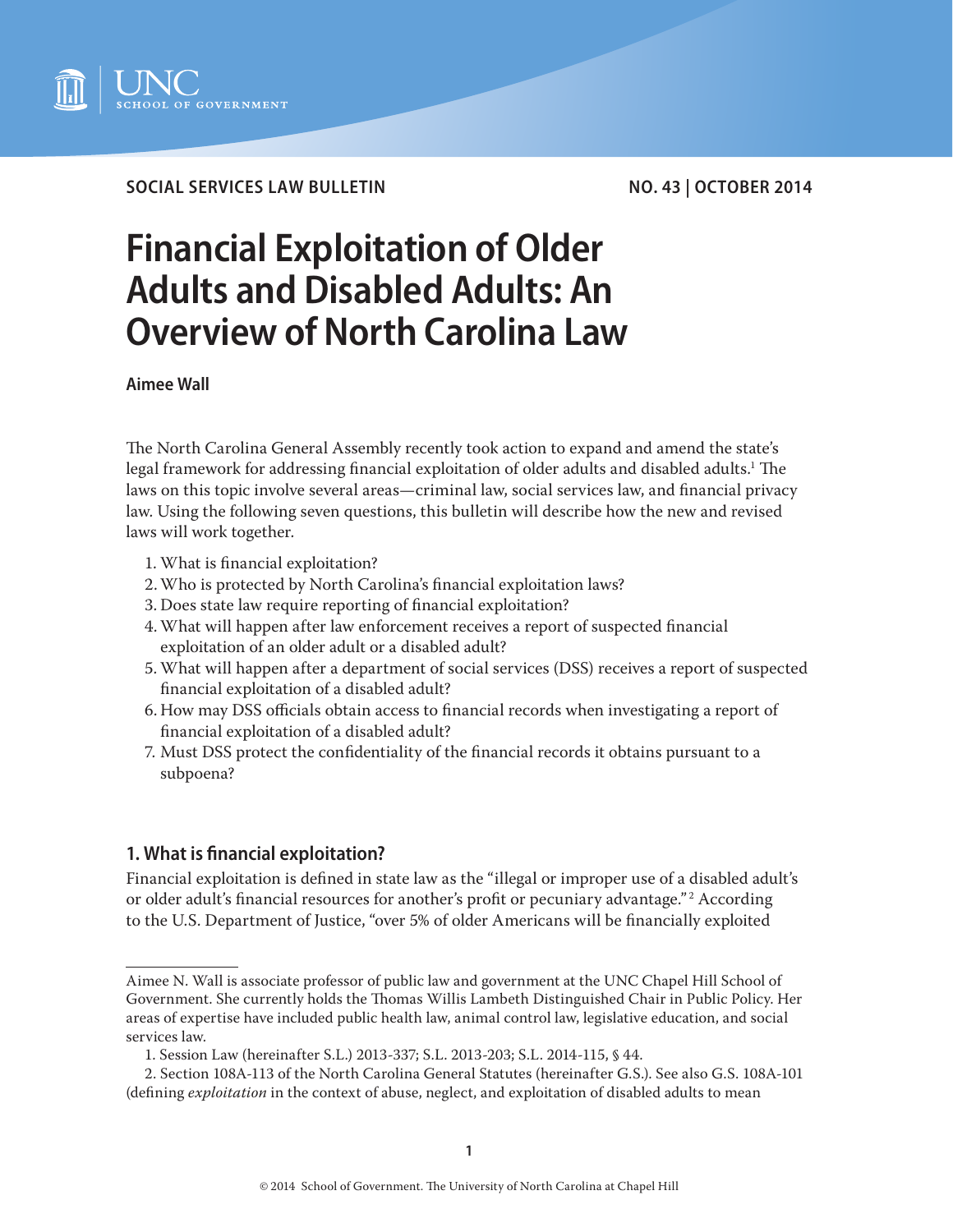by a family member, and over 8% will be the victims of consumer fraud."3 The agency reports that older adults in the United States may lose more than "\$2.9 billion annually from financial exploitation."4 In addition to the financial loss, victims may experience other collateral consequences, such as "loss of independence, decreased health, and psychological distress, all of which culminate in a diminished quality of life." <sup>5</sup> A perpetrator of financial exploitation may be a family member, caregiver, spouse, friend, romantic partner, financial advisor or tax preparer, or stranger.<sup>6</sup>

## **2. Who is protected by North Carolina's financial exploitation laws?**

The financial exploitation laws are designed to protect older adults and disabled adults. An older adult is a person sixty-five years of age or older.7 A disabled adult is a person who is

- eighteen years of age or older or a lawfully emancipated minor,
- present in the state of North Carolina, and
- physically or mentally incapacitated.

According to the statute, a person may be physically or mentally incapacitated "as a result of mental retardation, cerebral palsy, epilepsy or autism, organic brain damage caused by advanced

"the illegal or improper use of a disabled adult or his resources for another's profit or advantage"). The federal Elder Justice Act provides a consistent but slightly more detailed definition of exploitation: "the fraudulent or otherwise illegal, unauthorized, or improper act or process of an individual, including a caregiver or fiduciary, that uses the resources of an elder for monetary or personal benefit, profit, or gain, or that results in depriving an elder of rightful access to, or use of, benefits, resources, belongings, or assets." 42 U.S.C. § 1397j(8). For the laws and procedures discussed in this bulletin, the state law definitions are the most relevant.

3. U.S. Department of Justice, "Financial Exploitation in a Nutshell," [www.justice.gov/elderjustice/](http://www.justice.gov/elderjustice/financial/financial-exploitation-in-a-nutshell.html) [financial/financial-exploitation-in-a-nutshell.html,](http://www.justice.gov/elderjustice/financial/financial-exploitation-in-a-nutshell.html) citing R. Acierno, M. A. Hernandez, A. B. Amstadter, H. S. Resnick, K. Steve, W. Muzzy, and D. G. Kilpatrick, "Prevalence and Correlates of Emotional, Physical, Sexual, and Financial Abuse and Potential Neglect in the United States: The National Elder Mistreatment Study," *American Journal of Public Health* 100, no. 2 (2010): 292–97; E. O. Laumann, S. A. Leitsch, and L. J. Waite, "Elder Mistreatment in the United States: Prevalence Estimates from a Nationally Representative Study," *Journal of Gerontology* 63 (2008): 48–54.

4. National Committee for the Prevention of Elder Abuse, Virginia Tech, and MetLife Mature Market Institute, *The MetLife Study of Elder Financial Abuse: Crimes of Occasion, Desperation, and Predation against America's Elders* (June 2011), [www.metlife.com/assets/cao/mmi/publications/studies/2011/mmi](http://www.metlife.com/assets/cao/mmi/publications/studies/2011/mmi-elder-financial-abuse.pdf)[elder-financial-abuse.pdf](http://www.metlife.com/assets/cao/mmi/publications/studies/2011/mmi-elder-financial-abuse.pdf).

5. "Financial Exploitation in a Nutshell," U.S. Department of Justice, [www.justice.gov/elderjustice/](http://www.justice.gov/elderjustice/financial/financial-exploitation-in-a-nutshell.html) [financial/financial-exploitation-in-a-nutshell.html.](http://www.justice.gov/elderjustice/financial/financial-exploitation-in-a-nutshell.html)

6. For examples of different exploitation fact patterns, see U.S. Department of Justice, "Financial Exploitation Scenarios," [www.justice.gov/elderjustice/financial/common-scenarios.html](http://www.justice.gov/elderjustice/financial/common-scenarios.html).

7. G.S. 14-112.2(a); 108A-101. Prior to 2013 the law used the term *elder adult* rather than *older adult* and defined it to mean a person sixty years of age or older (rather than sixty-five). In addition, an *elder adult* was defined as a person who "is not able to provide for the social, medical, psychiatric, psychological, financial, or legal services necessary to safeguard the person's rights and resources and to maintain the person's physical and mental well-being." By removing that language in the definition, the scope of the financial exploitation law was significantly expanded. S.L. 2013-337 (amending G.S. 14-112.2(a)(2)).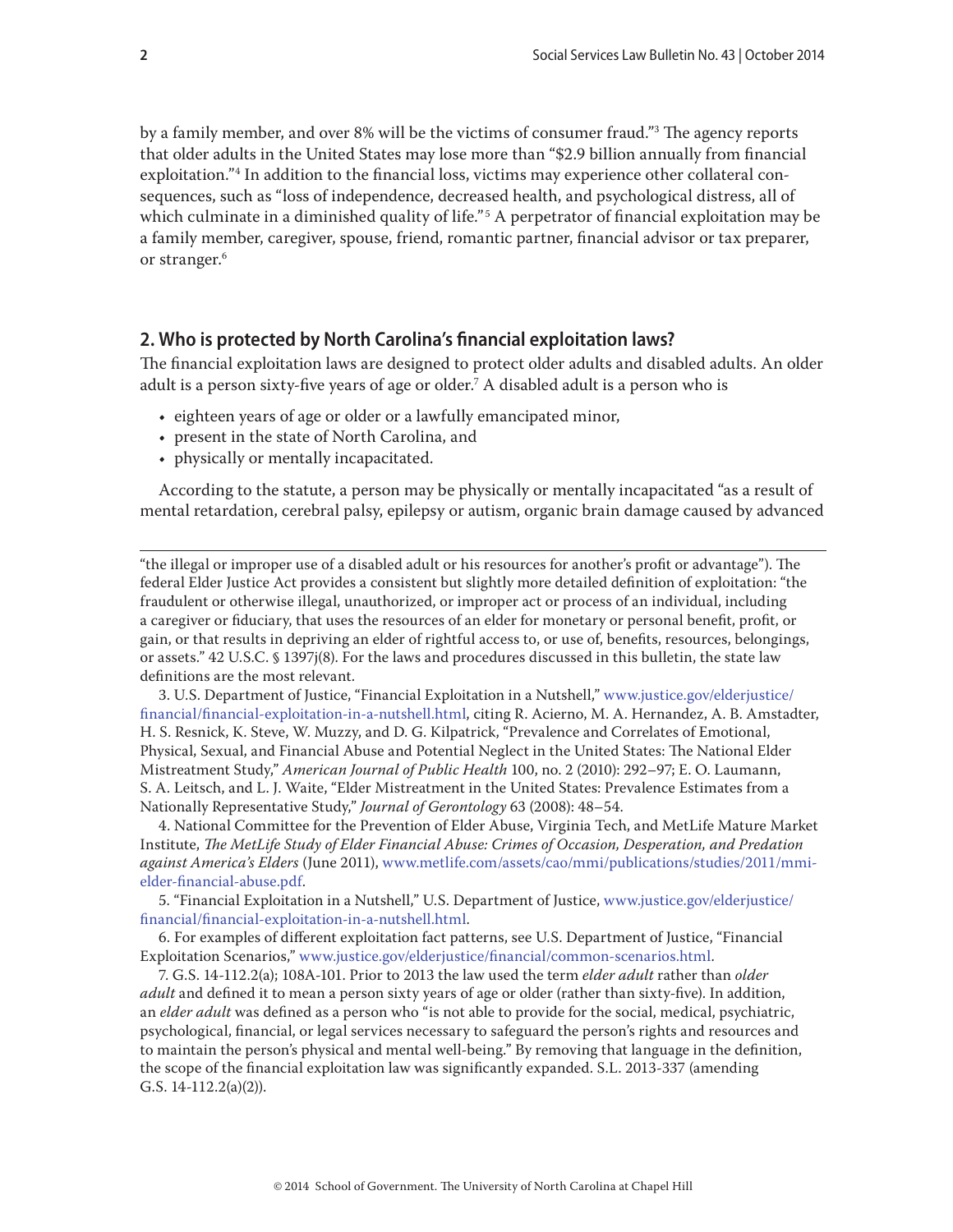age or other physical degeneration in connection therewith; or due to conditions incurred at any age which are the result of accident, organic brain damage, mental or physical illness, or continued consumption or absorption of substances."8 Therefore, an older adult may also be a disabled adult but only if that person is also physically or mentally incapacitated.

## **3. Does state law require reporting of financial exploitation?**

Yes. Two laws require reporting of financial exploitation:

- *Suspected abuse, neglect, or exploitation of a disabled adult*: Any person who has reasonable cause to believe that a *disabled adult* is in need of protective services must report the information to the county director of social services.<sup>9</sup> The term "protective services" includes those services necessary to protect the disabled adult from abuse, neglect, or *exploitation*. Protective services could, for example, involve asking a court to issue an order freezing the disabled adult's assets.<sup>10</sup>
- *Suspected financial exploitation of a disabled or older adult:* Any financial institution (including officers and employees) that has reasonable cause to believe that *an older adult or a disabled adult* is the victim or target of financial exploitation must report the information to
	- $\cdot$  any "trusted persons" previously identified by the adult;<sup>11</sup>
	- Ǟ the appropriate law enforcement agency; and
	- Ǟ if the person is a disabled adult, the county DSS.

Both of these laws allow the report to be submitted orally or in writing. Both also require the reports to include the name and address of the person, the nature of the financial exploitation, and any other pertinent information. The first law (related to disabled adults) also requires that the report include the name and address of the adult's caretaker and the adult's age. According to the North Carolina Department of Health and Human Services, over two thousand reports of financial exploitation of a disabled adult were evaluated by county agencies in fiscal year 2013–14.12

There are several statutes granting immunity from liability to people or financial institutions that submit reports pursuant to these two laws or otherwise cooperate with investigations by providing documents or testifying in judicial proceedings.13 Immunity would not be available if the person or institution was not acting in good faith or acted for a malicious purpose.

11. G.S. 108A-114 ("All financial institutions are encouraged, but not required, to offer to disabled adult and older adult customers the opportunity to submit, and periodically update, a list of persons that the disabled adult or older adult customer would like the financial institution to contact in case of suspected financial exploitation of the disabled adult or older adult customer."). The financial institution may choose *not* to report the suspected exploitation to a "trusted person" on the adult's list if the institution believes that person may be involved in the exploitation. G.S. 108A-115(a)(1).

12. Adult Protective Services Register, *Statistical Data Report for June 2014* (North Carolina Department of Health and Human Services, Division of Social Services), on file with the author.

<sup>8.</sup> G.S. 14-112.2(a); 108A-101; 108A-113.

<sup>9.</sup> G.S. 108A-102.

<sup>10.</sup> G.S. 108A-106

<sup>13.</sup> G.S. 108A-102(c); 108A-115(c); 108A-116(e); 53B-9(c).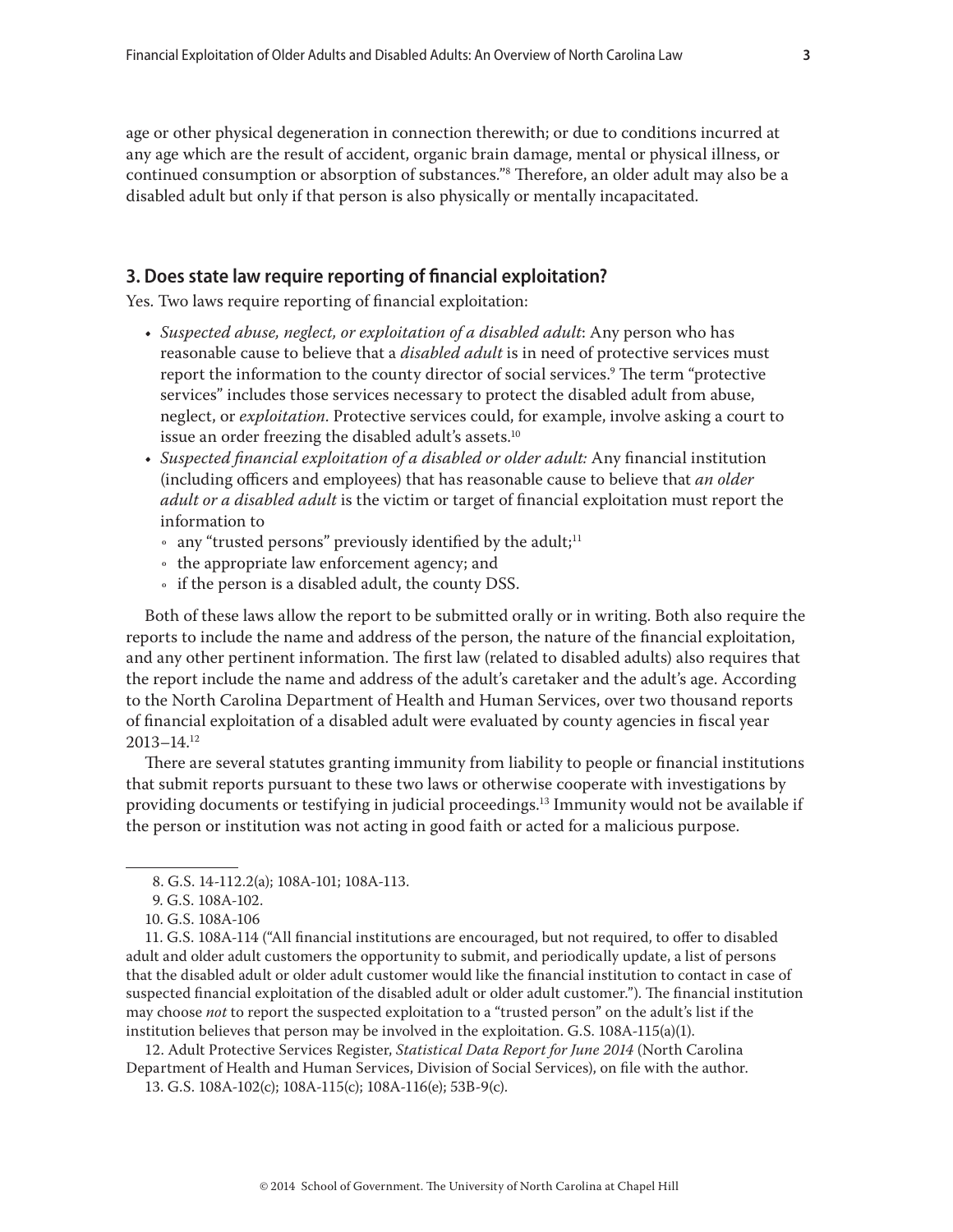Financial institutions are also required to report "suspicious transactions" to the federal government.<sup>14</sup> Because some of these transactions may be related to financial exploitation of a disabled adult or older adult, these institutions may be involved with concurrent or overlapping federal and state investigations.

## **4. What will happen after law enforcement receives a report of suspected financial exploitation of an older adult or a disabled adult?**

Law enforcement officials will investigate the report to determine if there has been a violation of the state's criminal financial exploitation law.15 If the officials find sufficient evidence of exploitation, they may pursue criminal charges against the alleged perpetrator. Two very similar types of crimes are outlined in state law. Both make it unlawful to

knowingly, by deception or intimidation, obtain or use, endeavor to obtain or use, or conspire with another to obtain or use an older adult's or disabled adult's funds, assets, or property with the intent to temporarily or permanently deprive the older adult or disabled adult of the use, benefit, or possession of the funds, assets, or property, or benefit someone other than the older adult or disabled adult.16

The first crime applies only to people who either (1) stand in a position of trust and confidence with the adult or (2) have a business relationship with the adult.<sup>17</sup> The second crime applies to everyone "except for a person acting within the scope of that person's lawful authority as the agent" for the adult.<sup>18</sup> The criminal penalties for the first crime are more stringent than those for the second.19

In the course of investigating a report, law enforcement officials may request a search warrant to obtain financial and other records. If presented with a valid search warrant, a financial institution is authorized to provide access to financial records.<sup>20</sup> Alternatively, law enforcement officials may request the same type of subpoena for financial records that DSS may request (see discussion in more detail under "Subpoena" in Question 6 below).

If the funds, assets, or property at issue is valued at more than \$5,000 and there is "clear and convincing evidence" that the defendant is about to or intends to divest assets, the district attorney may ask the court to freeze the defendant's assets for the purpose of providing restitution to the victim.21

<sup>14. 31</sup> C.F.R. § 1020.320. See also Financial Crimes Enforcement Network, *Advisory to Financial Institutions on Filing Suspicious Activity Reports Regarding Elder Financial Exploitation*, FIN-2011-A003, February 22, 2011, www.fincen.gov/statutes\_regs/guidance/html/fin-2011-a003.html.

<sup>15.</sup> G.S. 14-112.2.

<sup>16.</sup> G.S. 14-112.2(b).

<sup>17.</sup> *Id*.

<sup>18.</sup> G.S. 14-112.2(c). Prior to the 2013 amendments, the second crime applied only if the person knew or reasonably should have known that the adult lacked the capacity to consent at the time the person used or obtained the adult's funds, assets, or property. S.L. 2013-337 (amending G.S. 14-112.2(c)).

<sup>19.</sup> G.S. 14-112.2(d)–(e).

<sup>20.</sup> G.S. 53B-4(3).

<sup>21.</sup> G.S. 14-112.2(f); 14-112.3.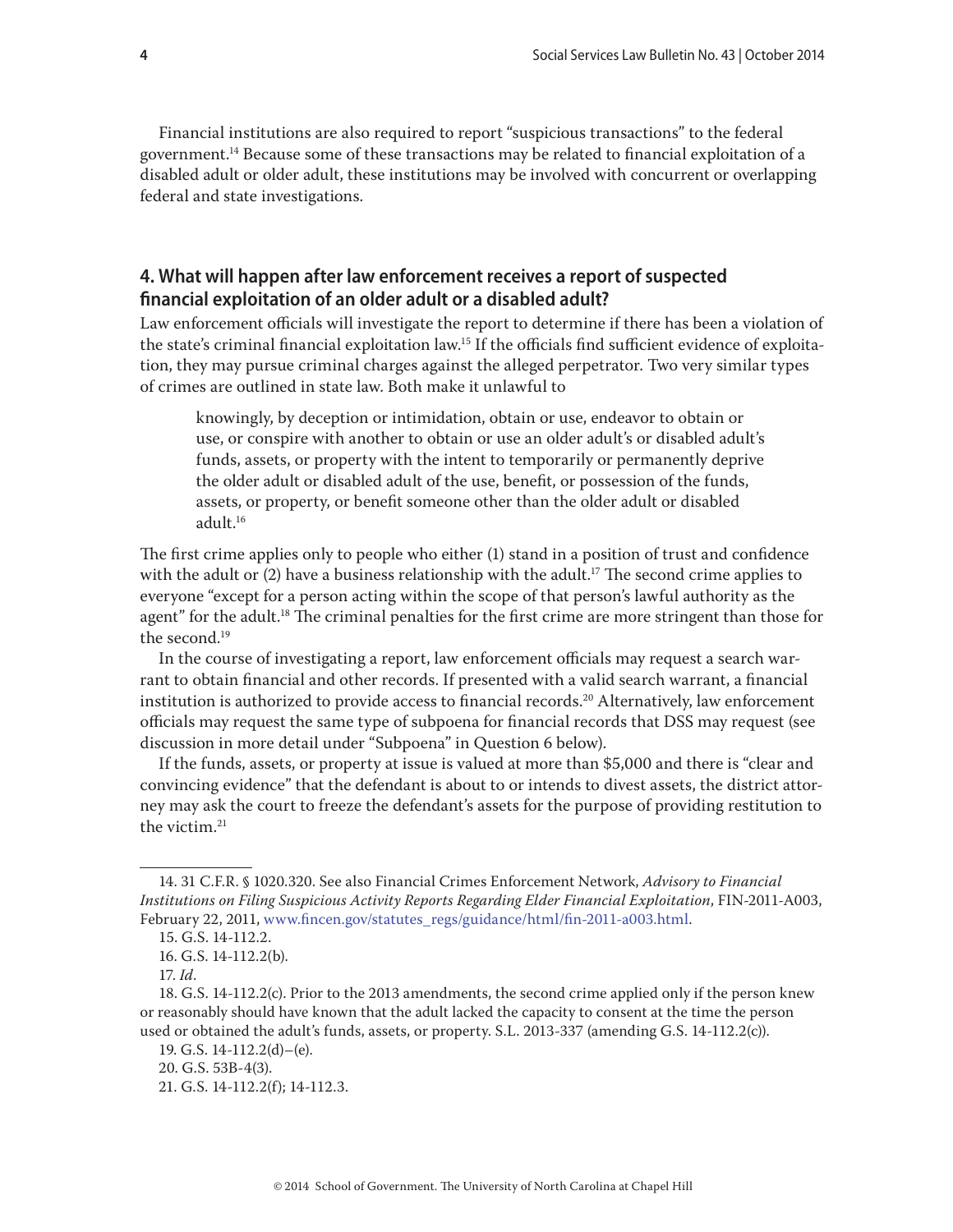|                                                                | <b>First crime: Position of trust or</b><br>business relationship | Second crime: Everyone other than<br>agent acting within lawful scope of<br>authority |
|----------------------------------------------------------------|-------------------------------------------------------------------|---------------------------------------------------------------------------------------|
| Funds, assets, or property<br>valued at \$100,000 or more      | Class F felony                                                    | Class G felony                                                                        |
| Funds, assets, or property<br>valued from \$20,000 to \$99,999 | Class G felony                                                    | Class H felony                                                                        |
| Funds, assets, or property<br>valued at less than \$20,000     | Class H felony                                                    | Class I felony                                                                        |

#### **Table 1. Criminal penalties for financial exploitation of an older adult or a disabled adult**

## **5. What will happen after a department of social services (DSS) receives a report of suspected financial exploitation of a disabled adult?**

When DSS receives a report of suspected financial exploitation of a disabled adult, it has a legal duty to review the report to determine if it has the authority to conduct an evaluation. If the agency appears to have the authority, it must take action quickly to initiate the evaluation and determine whether the disabled adult needs protective services.<sup>22</sup> As part of the evaluation, agency staff will meet with the adult, interview others who may have information about the situation, and gather records and other information.

A department of social services has expansive authority to obtain medical and other records related to the adult's care in the course of conducting an investigation involving abuse and neglect, but the agencies have historically had some difficulty obtaining access to information from financial institutions (for example, banks and credit unions) early in an investigation because of stringent confidentiality laws governing records maintained by those institutions. This is one of the reasons the law was amended in 2013 and 2014. See discussion in Question 6 below.

If after an evaluation DSS concludes that a disabled adult has been a victim of financial exploitation, the agency will (1) report the information to the district attorney who may pursue criminal charges against the alleged perpetrator<sup>23</sup> and (2) provide protective services to the disabled adult. The law defines "protective services" broadly to allow DSS significant discretion in determining what is necessary to protect the disabled adult from further financial exploitation.<sup>24</sup> In these cases DSS may, for example, help the adult enlist a guardian of the estate.

24. G.S. 108A-101(n). The term "protective services" means "services provided by the State or other government or private organizations or individuals which are necessary to protect the disabled adult from abuse, neglect, or exploitation. They shall consist of evaluation of the need for service and mobilization of essential services on behalf of the disabled adult." The term "essential services" refers to "those social, medical, psychiatric, psychological or legal services necessary to safeguard the disabled adult's rights and resources and to maintain the physical or mental well-being of the individual." For

<sup>22.</sup> G.S. 108A-14(15); 108A-103.

<sup>23.</sup> G.S. 108A-109. The department of social services is authorized by regulation to provide the district attorney with a written report of the agency's evaluation, which would include the name, address, age, and condition of the adult; the allegations (but not the identity of the reporter); the evaluation, including the agency's findings and supporting documents; conclusions; and recommendations for action. Title 10A, Chapter 71A, Section .0901 of the North Carolina Administrative Code (hereinafter N.C.A.C).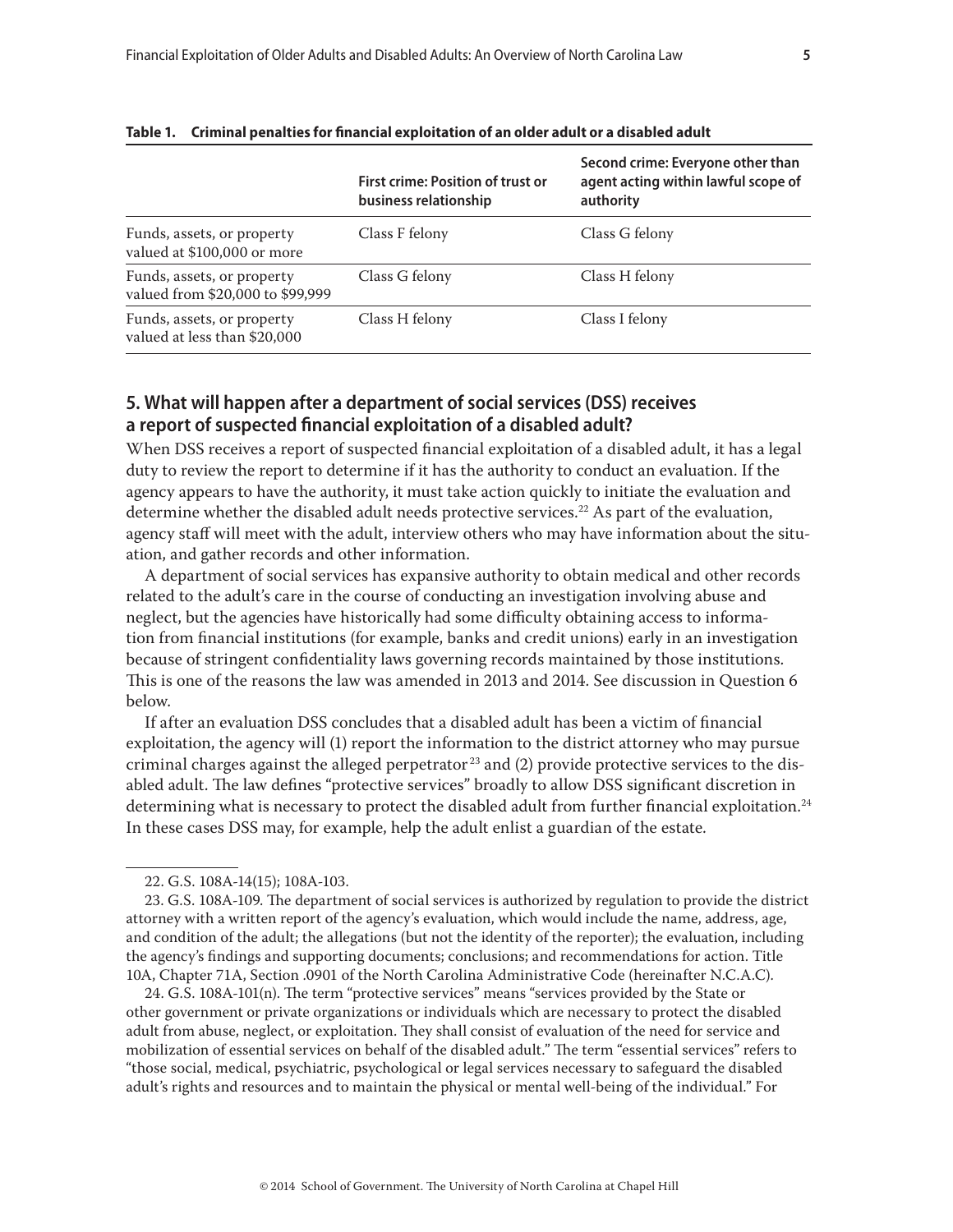## **6. How may DSS officials obtain access to financial records when investigating a report of financial exploitation of a disabled adult?**

A department of social services has three methods available for obtaining access to records from financial institutions: (1) consent, (2) freeze and inspect, and (3) subpoena. Below is a brief overview of each method.

## **Consent**

Whenever possible, DSS should ask the adult for his or her consent to obtain copies of financial records. With a valid consent, a financial institution is authorized to provide copies of financial records to DSS.25 The consent must comply with federal laws related to privacy of financial records, so it may be helpful to use a form provided by the financial institution.<sup>26</sup>

#### **Freeze and Inspect**

The "freeze and inspect" method has been available for many years.<sup>27</sup> While it can be a useful tool for obtaining records and protecting a disabled adult's assets in some circumstances, it has several important limitations. With this approach, DSS will petition the court for an order directing the financial institution to allow the agency to inspect the requested financial records at a specific date and time. The court may also order that the adult's financial assets be frozen, which means that the funds may not be withdrawn, spent, or transferred without approval from the court.<sup>28</sup>

Prior to petitioning the court to allow inspection and possibly freeze assets, DSS must have gathered enough information about the situation to give the court reasonable cause to believe that

- the adult lacks the capacity to consent,
- the adult is in need of protective services,
- the adult is being financially exploited by his or her caretaker, and
- no other person is able or willing to arrange for protective services.

When petitioning the court,<sup>29</sup> the DSS director or an authorized representative must sign a sworn statement verifying that all four of the above conditions are satisfied.

These conditions significantly constrain the use of this method as an investigatory tool. A department of social services may not, for example, rely on this method to gather information as it is conducting an evaluation after receiving a report of suspected financial exploitation. The agency must already have sufficient evidence of financial exploitation to persuade the court to issue this order. In addition, this method is available only if the adult is allegedly being exploited

further information about the scope of protective services provided by DSS, see Division of Aging and Adult Services, *Protective Services for Adults Manual*, N.C. Department of Health and Human Services, www.ncdhhs.gov/aging/adultsvcs/aps\_manual.htm.

<sup>25.</sup> G.S. 53B-4(1).

<sup>26.</sup> Some financial institutions use a model form developed by the North Carolina Department of Health and Human Services, Division of Aging and Adult Services. See *Consent and Authorization for Access to Financial Records*, on file with the author.

<sup>27.</sup> It was added to the law in 1981 when most of the social services laws were amended and moved from G.S. Chapter 108 to Chapter 108A. 1981 N.C. Sess. Laws ch. 275.

<sup>28.</sup> G.S. 108A-106(f).

<sup>29.</sup> See [AOC-CV-776](http://www.nccourts.org/Forms/Documents/1317.pdf) (form petition issued by the Administrative Office of the Courts).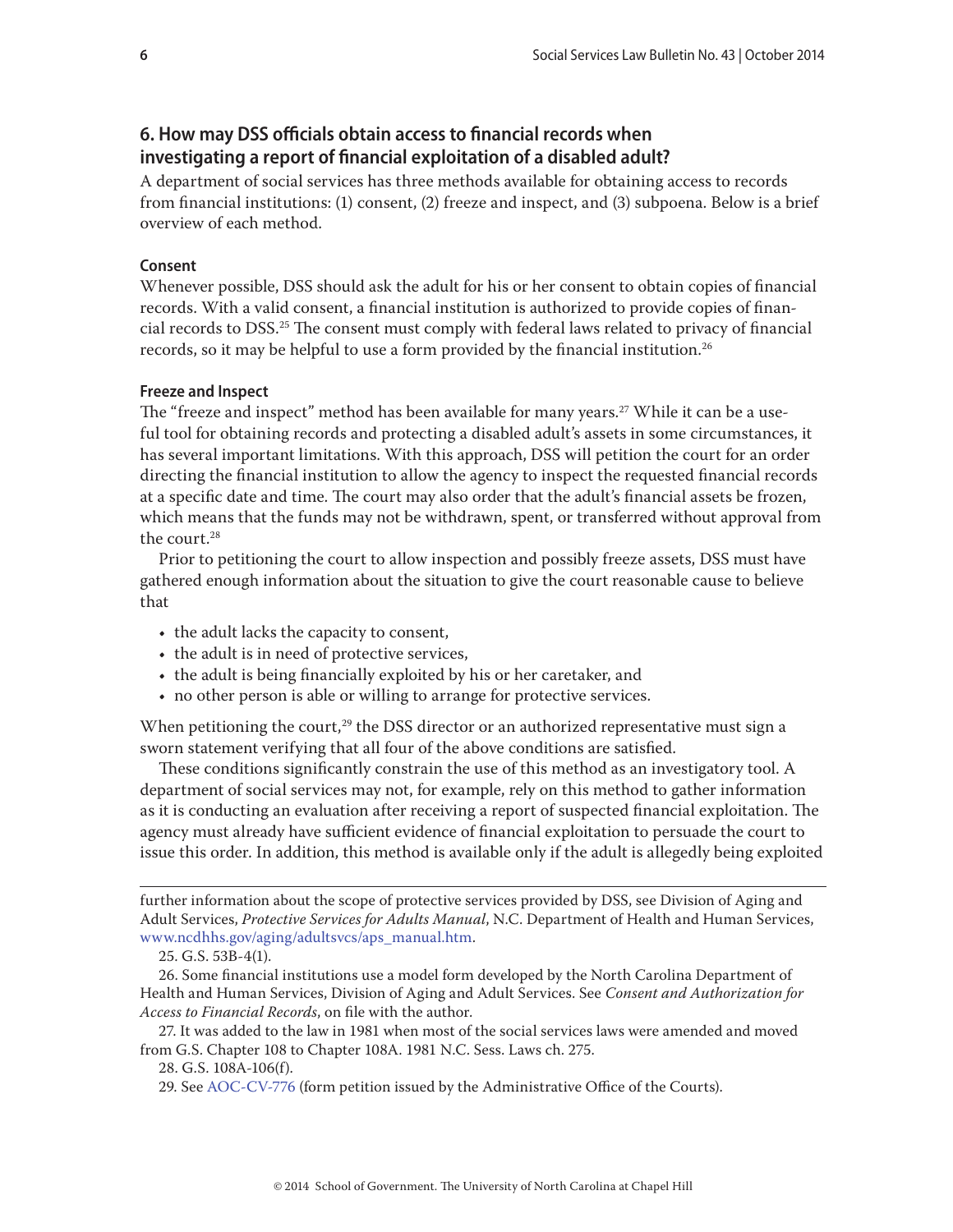| $AOC-G-100$  | Subpoena                                                                                            |
|--------------|-----------------------------------------------------------------------------------------------------|
| AOC-CR-119   | Search warrant; Application for search warrant                                                      |
| AOC-SPC-630  | Petition and order for issuance of subpoena directing release of financial records<br>(forthcoming) |
| $AOC-CV-776$ | Petition for order to inspect financial records and to freeze assets                                |
| $AOC-CV-777$ | Order to authorize inspection of financial records and to freeze assets                             |
| AOC-CV-778   | Notice of order to authorize inspection of financial records and to freeze assets                   |

by a caretaker; it may not be used if the alleged perpetrator is a friend, neighbor, or stranger. A department of social services also may not use this method where the adult has the capacity to consent but, for whatever reason, the agency either did not seek or was not able to obtain consent.

This method also has two other important limitations: (1) a notice requirement for the inspection and (2) a time restriction for the freezing of assets. Before the court may issue the order to inspect records, the adult's caretaker and every financial institution involved must be given notice and a reasonable opportunity to appear and show good cause why the records should not be inspected.<sup>30</sup> This notice requirement and any subsequent challenges can delay the inspection process significantly. According to the form used to issue the court's order,<sup>31</sup> the adult (that is, the customer) has ten days after having been served with the court order to appear in court and challenge it.

The other limitation, the time restriction on the order to freeze assets, provides that the court order expires ten days after the records have been examined, unless the court chooses to extend it for good cause shown.

#### **Subpoena**

The subpoena is a new tool added to the law in 2013 and 2014.<sup>32</sup> With this method DSS or law enforcement officials may ask the district court to issue a subpoena directing a financial institution to provide them copies of a disabled or older adult's financial records. Because this method is new, the process for implementing it is still developing but a description of the process outlined in state law follows.

• *Report received*: DSS or law enforcement officials ("investigating entities") receive a report of suspected financial exploitation. As noted above, DSS authority is limited to cases involving disabled adults. Law enforcement officials have more expansive authority to investigate cases involving both disabled and older (sixty-five and above) adults.

<sup>30.</sup> See [AOC-CV-778](http://www.nccourts.org/Forms/Documents/1319.pdf) (form notice).

<sup>31.</sup> See [AOC-CV-777](http://www.nccourts.org/Forms/Documents/1318.pdf) (form order).

<sup>32.</sup> G.S. 108A-116, 108A-117 (as amended by S.L. 2014-115).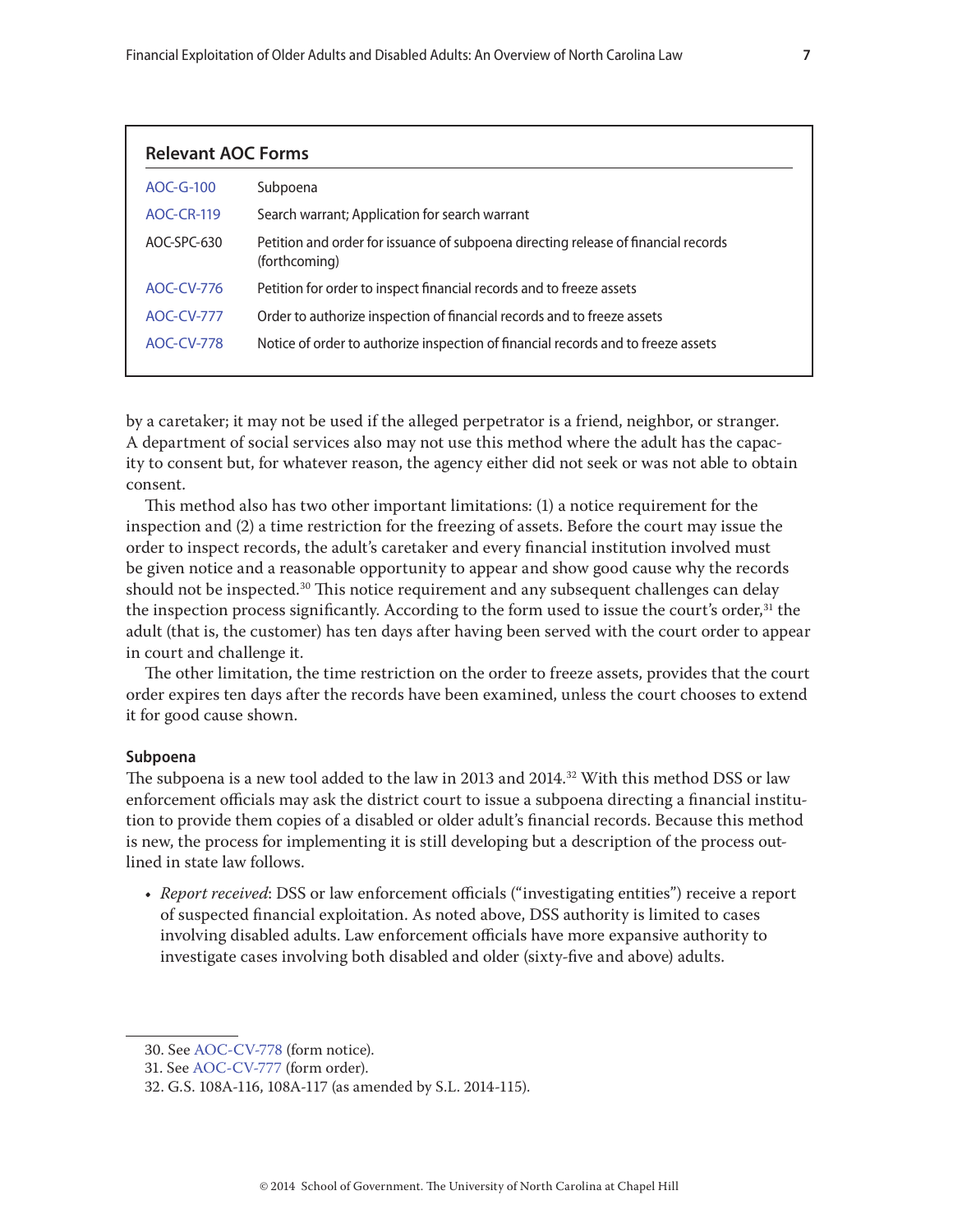- *Petition filed:* The investigating entity files a petition for a Special Proceeding Confidential (SPC) in district court.<sup>33</sup> The investigating entity is not required to provide the adult or the adult's caretaker with a copy of the petition at the time it is filed. The petition must be filed in the adult's county of residence and state that
	- Ǟ a department of social services or law enforcement official is investigating a credible report that the adult is being or has been financially exploited,
	- Ǟ the adult's financial records are needed to substantiate or evaluate the report, and
	- Ǟ "time is of the essence" to prevent further exploitation of the adult.
- *Expedited hearing:* The district court must hear the case within two business days after the petition is filed. If it agrees with the petitioner, it may issue a subpoena directing the financial institution to provide copies of the financial records. The petition and the court's entire record of the proceeding are not public records. The court must maintain the records separately from other records, withhold them from public inspection, and allow them to be examined only pursuant to a court order.
- *Notice/Request for delayed notice:* When filing the petition for a subpoena, the investigating entity will want to determine whether it should ask the court to order a delay in the notice to the adult. In the absence of a delay, the law requires that if a subpoena is issued, the investigating entity must immediately provide notice to the adult (the customer). This notice might place the adult at risk of harm or compromise the investigation. Therefore, the law permits the investigating entity to request a delay if it believes providing the notice will result in
	- endangering the life or physical safety of any person,
	- flight from prosecution,
	- Ǟ destruction of or tampering with evidence,
	- Ǟ intimidation of potential witnesses,
	- Ǟ serious jeopardy to an investigation or official proceeding, or
	- Ǟ undue delay of a trial or official proceeding.

If the court agrees a delay is necessary, it must enter an ex parte order granting the delay. The court has flexibility in deciding how long the delay should last. When a delay is granted for any of the reasons listed above, the court can order the delay for up to 30 days. If the reason for the delay is that the notice may endanger the life or safety of a person, the court has the authority to extend the delay for up to 180 days. If an investigating entity believes further delays are necessary, it may petition the court accordingly.

• *Delivery of subpoena:* The subpoena may be delivered (1) by hand; (2) by certified mail, return receipt requested; or (3) through a designated delivery service authorized by federal tax law.34

<sup>33.</sup> See AOC-SPC-630 (forthcoming form petition and order).

<sup>34. 26</sup> U.S.C. § 7502(f)(2). The designated delivery services are: DHL Express (DHL Same Day Service); Federal Express/FedEx (Priority Overnight, Standard Overnight, 2Day, International Priority, International First); and United Parcel Service/UPS (Next Day Air, Next Day Air Saver, 2nd Day Air, 2nd Day Air A.M., Worldwide Express Plus, Worldwide Express). See Internal Revenue Service, *1040 Instructions* (2013) [www.irs.gov/pub/irs-pdf/i1040.pdf](http://www.irs.gov/pub/irs-pdf/i1040.pdf). The subpoena may be addressed to the financial institution's (1) local branch or office vice president; (2) local branch or office manager or assistant manager; (3) the agent for service of process listed with the North Carolina Secretary of State; or (4) if there is no agent listed in North Carolina, with an agent listed for the financial institution in other states.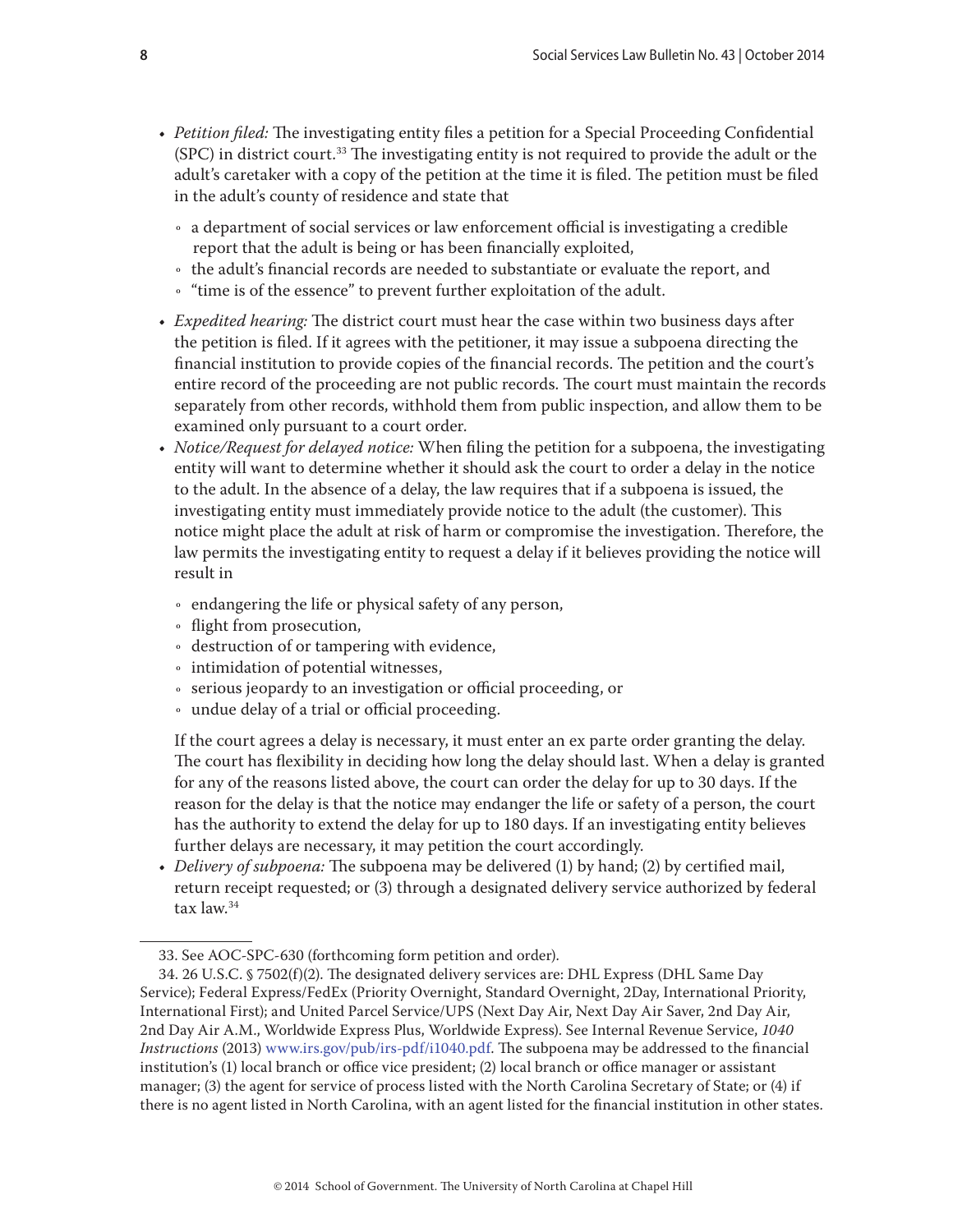- *Motion to quash or modify:* Once a financial institution has been served with a subpoena, it has ten days to file a motion to quash or modify the subpoena.<sup>35</sup> The financial institution may assert one or more of the following reasons for its motion:
	- Ǟ There is a procedural defect with the subpoena.
	- Ǟ The subpoena contains insufficient information to identify the records subject to the subpoena.
	- Ǟ The financial institution is otherwise prevented from promptly complying with the subpoena.
	- Ǟ The petition was filed or subpoena requested for an improper purpose or based upon insufficient grounds.
	- Ǟ The subpoena subjects the financial institution to an undue burden or is otherwise unreasonable or oppressive.

If a financial institution files a motion, the court has two business days to hold a hearing and issue an order that upholds, modifies, or quashes the subpoena.

- *Producing financial records:* When a financial institution receives a subpoena, and the subpoena has not been modified or quashed as discussed above, the institution must promptly provide the financial records to the investigating entity (DSS or law enforcement).36 The term *promptly* is defined to mean "as soon as practicable, with reasonable allowance to be made for the time required to retrieve older data or records that are not readily or immediately retrievable due to their current storage media." 37
- *Charging a fee for financial records:* The financial institution is authorized to charge DSS and law enforcement officials a fee for costs incurred in assembling and producing the records. The fees are specified in federal law: entities may be charged \$0.25 per page for photocopies and between \$22.00–30.00 per hour for staff time depending upon the staff member's role.<sup>38</sup> The institution may waive the fee, in whole or in part.<sup>39</sup>
- *Immunity for providing financial records:* As mentioned above in Question 3, the law provides immunity from liability to the financial institution (and its officers and employees) for providing financial records in response to a subpoena.40 Immunity would not be available if the person or institution was not acting in good faith or acted for a malicious purpose.

## **7. Must DSS protect the confidentiality of the financial records it obtains pursuant to a subpoena?**

Yes. After a financial institution discloses records, the recipient must keep that information confidential unless the records are required to be disclosed in conjunction with a court proceeding.41 As a result, DSS staff members will need to develop a system to provide extra protection

39. The authority to waive the fee was added to the law in 2013. S.L. 2013-337, § 2(b) (amending G.S. 53B-9).

40. G.S. 108A-116(e); 53B-9(c).

<sup>35.</sup> G.S. 108A-116(b1) (as amended by S.L. 2014-115).

<sup>36.</sup> G.S. 108A-116(c).

<sup>37.</sup> G.S. 108A-113(9).

<sup>38.</sup> G.S. 53B-9(b); 12 U.S.C. § 3415; 12 C.F.R. § 219, Appendix A.

<sup>41.</sup> G.S. 108A-116(d).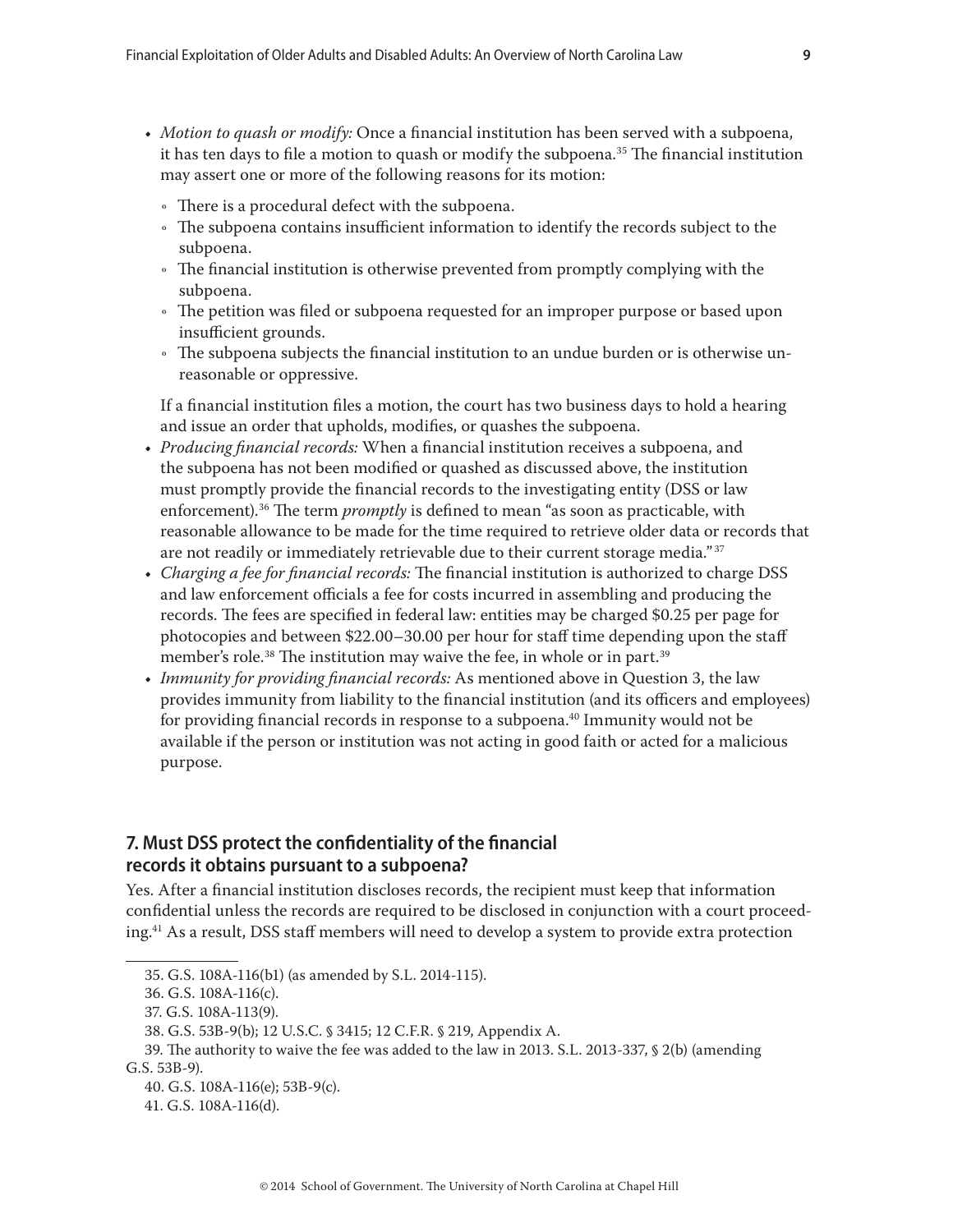for these records within the agency. While DSS is subject to other laws that require the agency to keep the information gathered in the course of an adult protective services (APS) investigation confidential, those laws allow DSS to disclose APS information more broadly.<sup>42</sup> For example, a state regulation allows DSS to disclose APS information for research.<sup>43</sup> A department of social services would not be allowed to disclose these financial records for that purpose.

It is possible that DSS may not be able to share the subpoenaed financial records with the district attorney. If DSS finds evidence of financial exploitation, the agency must report that information to the district attorney.<sup>44</sup> The agency is authorized to provide a written evaluation to the district attorney at that time.<sup>45</sup> That written report may include "supporting documents," which would arguably include the financial records. The new statute, however, provides that the investigating entity (DSS) may not disclose the records "unless required by court rules to be disclosed to a party to a court proceeding or introduced and admitted into evidence in an open court proceeding."46 The new statute, therefore, appears to prohibit DSS from sharing the financial records with the district attorney. This strict interpretation of the law seems contrary to the overall intent of the statutory scheme, but it is how the current legal framework fits together.

## **Conclusion**

According to some reports, financial exploitation of older adults is expected to increase substantially in the next decade as the size of our nation's aging population grows.<sup>47</sup> The 2013 and 2014 changes in North Carolina's law may make it easier for DSS to obtain access to financial records when investigating a report of exploitation for at least one subset of this population—disabled adults. It will be interesting to see whether the state experiences an increase in the number of cases identified and prosecuted in the coming years.

<sup>42.</sup> G.S. 108A-80; 10A N.C.A.C. 69; 10A N.C.A.C. 71A, § .0800.

<sup>43. 10</sup> N.C.A.C. 69, § .0502.

<sup>44.</sup> G.S. 108A-109.

<sup>45. 10</sup>A N.C.A.C. 71A, §§ .0906, .0901.

<sup>46.</sup> G.S. 108A-116(d).

<sup>47.</sup> Kirsten J. Colello, *The Elder Justice Act: Background and Issues for Congress*, Congressional Research Service 7-5700 (Sept. 3, 2014): 2–3, http://fas.org/sgp/crs/misc/R43707.pdf.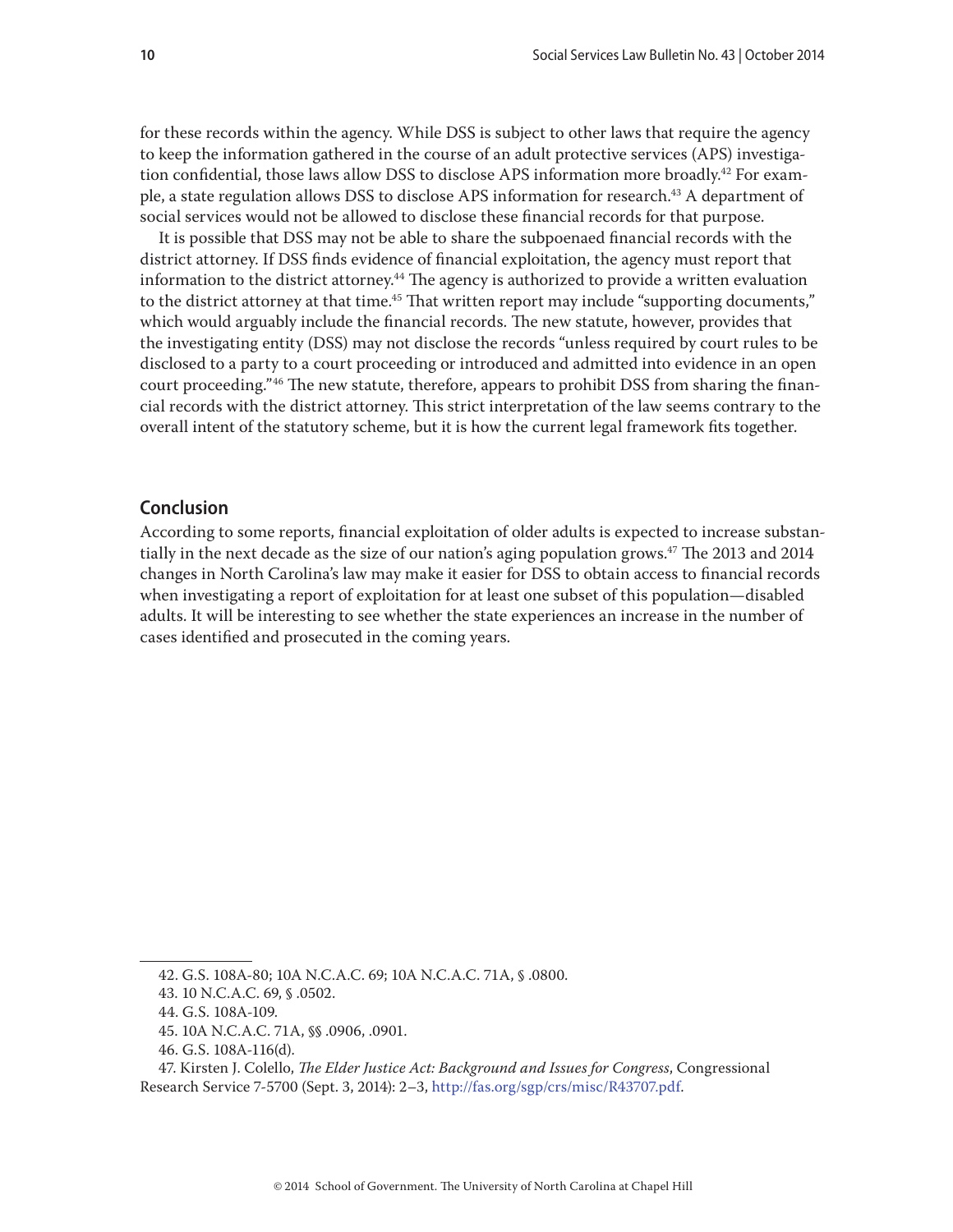## **Selected North Carolina Laws Related to Financial Exploitation of Older and Disabled Adults**

#### **G.S. Chapter 7A: Judicial Department**

G.S. § 7A-246. Special proceedings; exceptions; guardianship and trust administration.

#### **G.S. Chapter 14: Criminal Law**

| G.S. $§$ 14-112.2. | Exploitation of an older adult or disabled adult. |
|--------------------|---------------------------------------------------|
| G.S. $§$ 14-112.3. | Asset freeze or seizure; proceeding.              |

#### **G.S. Chapter 53B. Financial Privacy Act**

| $$53B-4.$                  | Access to financial records.                                  |
|----------------------------|---------------------------------------------------------------|
| $$53B-5.$                  | Service on customer certification.                            |
| $$53B-6.$                  | Delayed notice.                                               |
| $$53B-7.$                  | Customer challenge.                                           |
| $$53B-8.$                  | Disclosure of financial records.                              |
| $$53B-9.$                  | Duty of financial institutions; fee; limitation of liability. |
| $E$ $E$ $D$ $D$ $1$ $\cap$ | $D_{\alpha}$ $D_{\alpha}$                                     |

§ 53B-10. Penalty.

### **G.S. Chapter 108A, Article 6: Protection of the Abused, Neglected**

## **or Exploited Disabled Adult Act (selected statutes)**

| § 108A-101. | Definitions.                                                                                                                                                     |
|-------------|------------------------------------------------------------------------------------------------------------------------------------------------------------------|
| § 108A-102. | Duty to report; content of report; immunity.                                                                                                                     |
| § 108A-103. | Duty of director upon receiving report.                                                                                                                          |
| § 108A-106. | Emergency intervention; findings by court; limitations; contents of petition;<br>notice of petition; court authorized entry of premises; immunity of petitioner. |
| § 108A-109. | Reporting abuse.                                                                                                                                                 |
|             |                                                                                                                                                                  |

### **G.S. Chapter 108A, Article 6A: Protection of Disabled and Older Adults from Financial Exploitation**

| § 108A-112.  | Legislative intent and purpose.                                                |
|--------------|--------------------------------------------------------------------------------|
| § 108A-113.  | Definitions.                                                                   |
| § 108A-114.  | Financial institutions encouraged to offer disabled adult and older adult cus- |
|              | tomers the opportunity to submit a list of trusted persons to be contacted in  |
|              | case of financial exploitation.                                                |
| § 108A-115.  | Duty to report suspected fraud; content of report; immunity for reporting.     |
| § 108A-116.  | Production of customers' financial records in cases of suspected financial     |
|              | exploitation; immunity; records may not be used against account owner.         |
| $$108A-117.$ | Notice to customer; delayed notice.                                            |
|              |                                                                                |

## **G.S. Chapter 7A: Judicial Department**

#### **§ 7A-246. Special proceedings; exceptions; guardianship and trust administration.**

The superior court division is the proper division, without regard to the amount in controversy, for the hearing and trial of all special proceedings except proceedings under the Protection of the Abused, Neglected or Exploited Disabled Adult Act (Article 6 of Chapter 108A of the General Statutes), proceedings for the protection of disabled and older adults from financial exploitation (Article 6A of Chapter 108A of the General Statutes), proceedings for involuntary commitment to treatment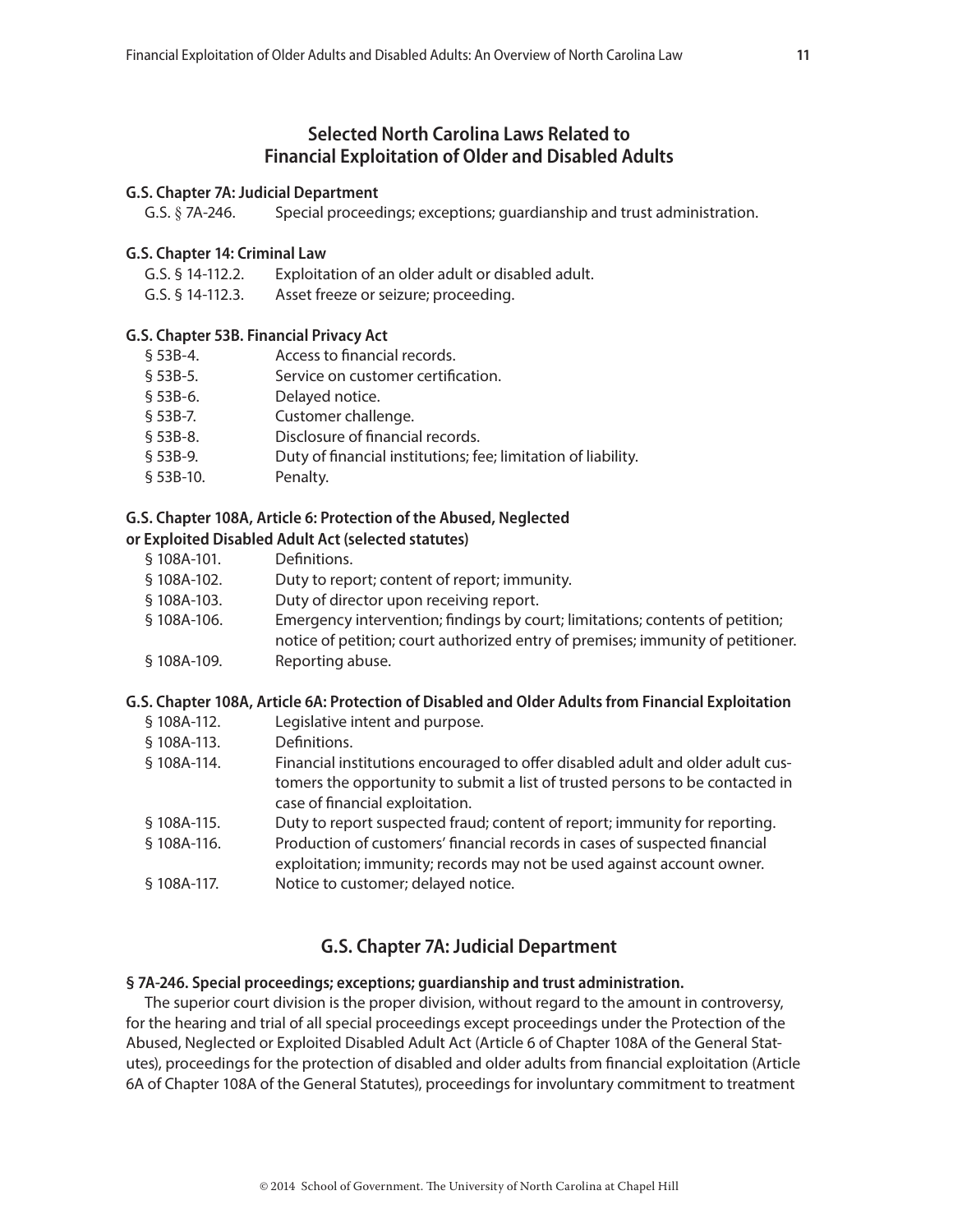facilities (Article 5 of Chapter 122C of the General Statutes), adoption proceedings (Chapter 48 of the General Statutes), and of all proceedings involving the appointment of guardians and the administration by legal guardians and trustees of express trusts of the estates of their wards and beneficiaries, according to the practice and procedure provided by law for the particular proceeding.

## **G.S. Chapter 14: Criminal Law**

#### **§ 14-112.2. Exploitation of an older adult or disabled adult.**

- (a) The following definitions apply in this section:
	- (1) Disabled adult. A person 18 years of age or older or a lawfully emancipated minor who is present in the State of North Carolina and who is physically or mentally incapacitated as defined in G.S. 108A-101(d).
	- (2) Older adult. A person 65 years of age or older.
- (b) It is unlawful for a person: (i) who stands in a position of trust and confidence with an older adult or disabled adult, or (ii) who has a business relationship with an older adult or disabled adult to knowingly, by deception or intimidation, obtain or use, or endeavor to obtain or use, an older adult's or disabled adult's funds, assets, or property with the intent to temporarily or permanently deprive the older adult or disabled adult of the use, benefit, or possession of the funds, assets, or property, or to benefit someone other than the older adult or disabled adult.
- (c) It is unlawful for a person to knowingly, by deception or intimidation, obtain or use, endeavor to obtain or use, or conspire with another to obtain or use an older adult's or disabled adult's funds, assets, or property with the intent to temporarily or permanently deprive the older adult or disabled adult of the use, benefit, or possession of the funds, assets, or property, or benefit someone other than the older adult or disabled adult. This subsection shall not apply to a person acting within the scope of that person's lawful authority as the agent for the older adult or disabled adult.
- (d) A violation of subsection (b) of this section is punishable as follows:
	- (1) If the funds, assets, or property involved in the exploitation of the older adult or disabled adult is valued at one hundred thousand dollars (\$100,000) or more, then the offense is a Class F felony.
	- (2) If the funds, assets, or property involved in the exploitation of the older adult or disabled adult is valued at twenty thousand dollars (\$20,000) or more but less than one hundred thousand dollars (\$100,000), then the offense is a Class G felony.
	- (3) If the funds, assets, or property involved in the exploitation of the older adult or disabled adult is valued at less than twenty thousand dollars (\$20,000), then the offense is a Class H felony.
- (e) A violation of subsection (c) of this section is punishable as follows:
	- (1) If the funds, assets, or property involved in the exploitation of the older adult or disabled adult is valued at one hundred thousand dollars (\$100,000) or more, then the offense is a Class G felony.
	- (2) If the funds, assets, or property involved in the exploitation of the older adult or disabled adult is valued at twenty thousand dollars (\$20,000) or more but less than one hundred thousand dollars (\$100,000), then the offense is a Class H felony.
	- (3) If the funds, assets, or property involved in the exploitation of the older adult or disabled adult is valued at less than twenty thousand dollars (\$20,000), then the offense is a Class I felony.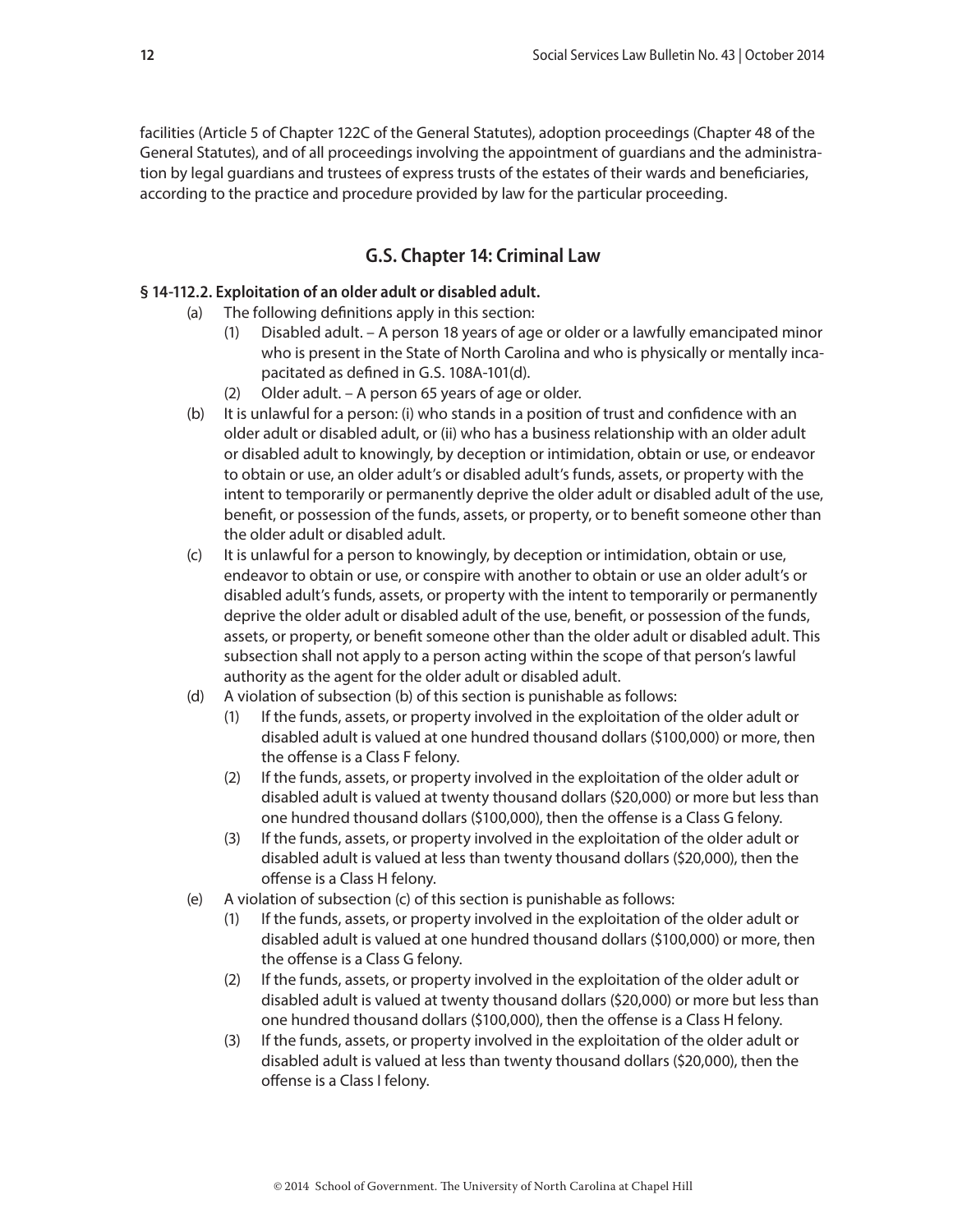(f) If a person is charged with a violation of this section that involves funds, assets, or property valued at more than five thousand dollars (\$5,000), the district attorney may file a petition in the pending criminal proceeding before the court with jurisdiction over the pending charges to freeze the funds, assets, or property of the defendant in an amount up to one hundred fifty percent (150%) of the alleged value of funds, assets, or property in the defendant's pending criminal proceeding for purposes of restitution to the victim. The standard of proof required to freeze the defendant's funds, assets, or property shall be by clear and convincing evidence. The procedure for petitioning the court under this subsection shall be governed by G.S. 14-112.3.

#### **§ 14-112.3. Asset freeze or seizure; proceeding.**

- (a) For purposes of this section, the term "assets" includes funds and property as well as other assets that may be involved in a violation of G.S. 14-112.2.
- (b) Whenever it appears by clear and convincing evidence that any defendant is about to or intends to divest himself or herself of assets in a manner that would render the defendant insolvent for purposes of restitution, the district attorney may make an application to the court with jurisdiction over the pending charges to freeze or seize the assets of the defendant. Upon a showing by clear and convincing evidence in the hearing, the court shall issue an order to freeze or seize the assets of the defendant in the amount calculated pursuant to G.S. 14-112.2(f). The procedure for petitioning the court under this section shall be governed by G.S. 1A-1, Rule 65, except as otherwise provided in this section.
- (c) At any time after service of the order to freeze or seize assets, the defendant or any person claiming an interest in the assets may file a motion to release the assets.
- (d) In any proceeding to release assets, the burden of proof shall be by clear and convincing evidence and shall be on the State to show that the defendant is about to, intends to, or did divest himself or herself of assets in a manner that would render the defendant insolvent for purposes of restitution. If the court finds that the defendant is about to, intends to, or did divest himself or herself of assets in a manner that would render the defendant insolvent for purposes of restitution, the court shall order the assets frozen or held until further order of the court. The rules of evidence that apply to this proceeding are the rules that would apply in a proceeding pursuant to G.S. 1A-1, Rule 65.
- (e) If the prosecution of the charge under G.S. 14-112.2 is terminated by voluntary dismissal by the State or if a judgment of acquittal is entered, the court shall vacate the order to freeze or seize the assets.
- (f) Any person holding any interest in the frozen or seized assets may commence a separate civil proceeding in the manner provided by law.

## **G.S. Chapter 53B. Financial Privacy Act**

#### **\*\*\***

#### **§ 53B-4. Access to financial records.**

Notwithstanding any other provision of law, no government authority may have access to a customer's financial record held by a financial institution unless the financial record is described with reasonable specificity and access is sought pursuant to any of the following:

> (1) Customer authorization that meets the requirements of the Right to Financial Privacy Act § 1104, 12 U.S.C. § 3404, provided, however, a customer authorization received by a State agency or a county department of social services for the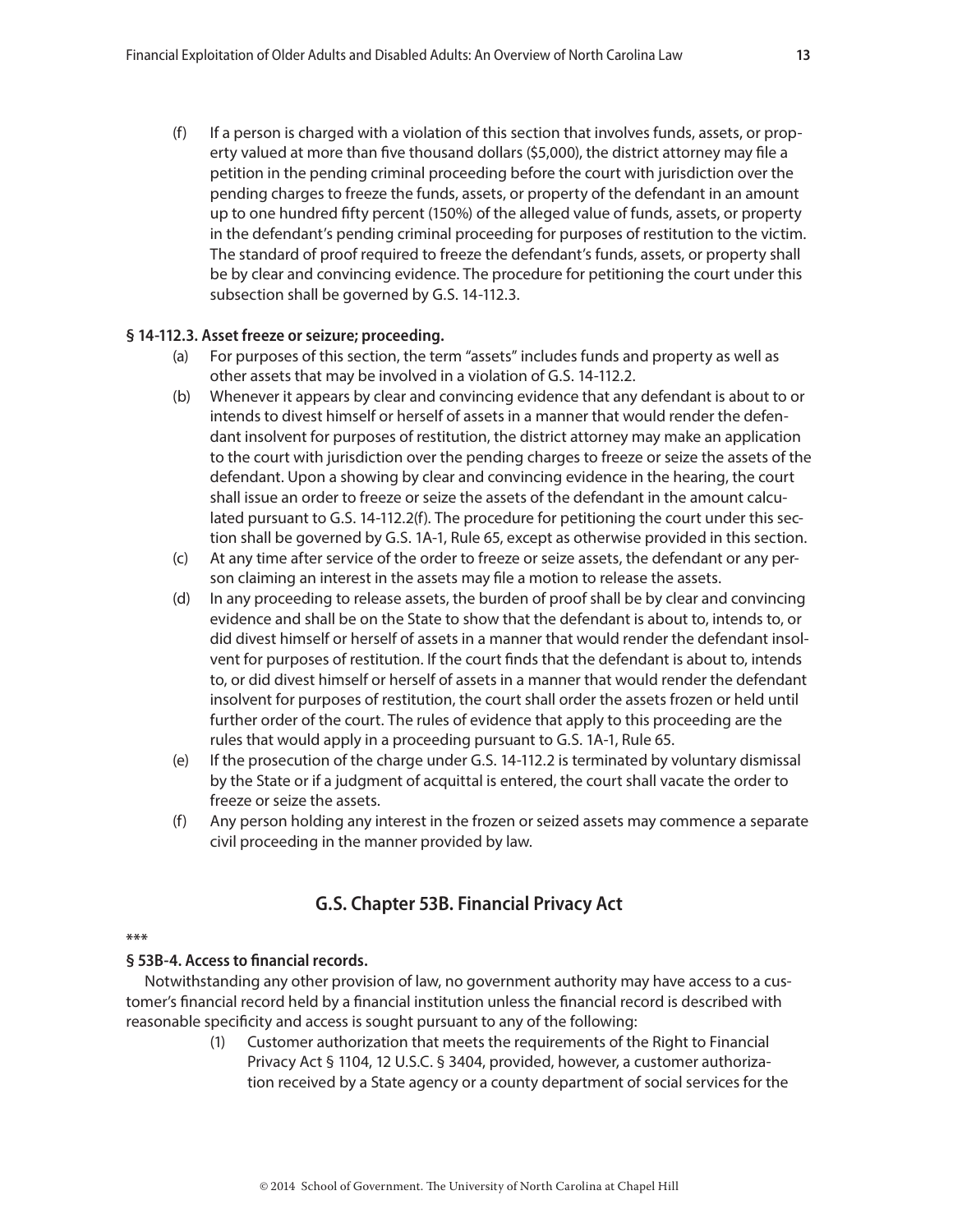purpose of determining eligibility for the programs of public assistance under Chapter 108A of the General Statutes, or for purposes of a government inquiry concerning these same programs of public assistance, cannot be revoked and shall remain valid for 12 months unless a shorter period is specified in the authorization, or a customer authorization that is given by a licensed attorney with respect to an account in which the attorney holds funds as a fiduciary.

- (2) Authorization under G.S. 105-242 or G.S. 105-258.
- (3) Search warrant as provided in Article 11 of Chapter 15A of the General Statutes.
- (4) Statutory authority of a supervisory agency to examine or have access to financial records in the exercise of its supervisory, regulatory, or monetary functions with respect to a financial institution.
- (5) The authority granted under G.S. 116B-72 and G.S. 116B-75.
- (6) Examination and review by the State Auditor or his authorized representative under G.S. 147-64.6(c)(9) or G.S. 147-64.7(a).
- (7) Request by a government authority authorized to buy and sell student loan notes under Article 23 of Chapter 116 of the General Statutes for financial records relating to insured student loans.
- (8) Pending litigation to which the government authority and the customer are parties.
- (9) Subpoena or court order in connection with a grand jury proceeding.
- (10) A writ of execution under Article 28 of Chapter 1 of the General Statutes.
- (11) Other court order or administrative or judicial subpoena authorized by law if the requirements of G.S. 53B-5 are met.
- (12) The authority granted to the Attorney General under Chapter 75 of the General Statutes.
- (13) A subpoena delivered to the financial institution pursuant to G.S. 108A-116 by (i) a county department of social services director investigating a credible report of financial exploitation of a disabled adult or (ii) a law enforcement agency investigating a credible report of financial exploitation of a disabled adult or older adult.

As used in this section, the term "reasonable specificity" means that degree of specificity reasonable under all the circumstances, and, with respect to requests under G.S. 116B-72 and G.S. 116B-75, may include designation by general type or class.

#### **§ 53B-5. Service on customer certification.**

A government authority may have access to a customer's financial record pursuant to G.S. 53B-4(11) only if:

- (1) The court order or subpoena describes with reasonable specificity the financial record to which access is sought;
- (2) A copy of the court order or subpoena has been served on the customer pursuant to G.S. 1A-1, Rule 4 (j) of the N.C. Rules of Civil Procedure or by certified mail to the customer's last known address and the court order or subpoena states the name of the government authority seeking access to the financial record and the purpose for which access is sought;
- (3) The following notice has been served on the customer pursuant to G.S. 1A-1, Rule 4(j) of the N.C. Rules of Civil Procedure or by certified mail to the customer's last known address together with the court order or subpoena:

 "Records or information held by the financial institution named in the attached process are being sought by government authority in accordance with the North Carolina Financial Privacy Act. You may have rights under the act to challenge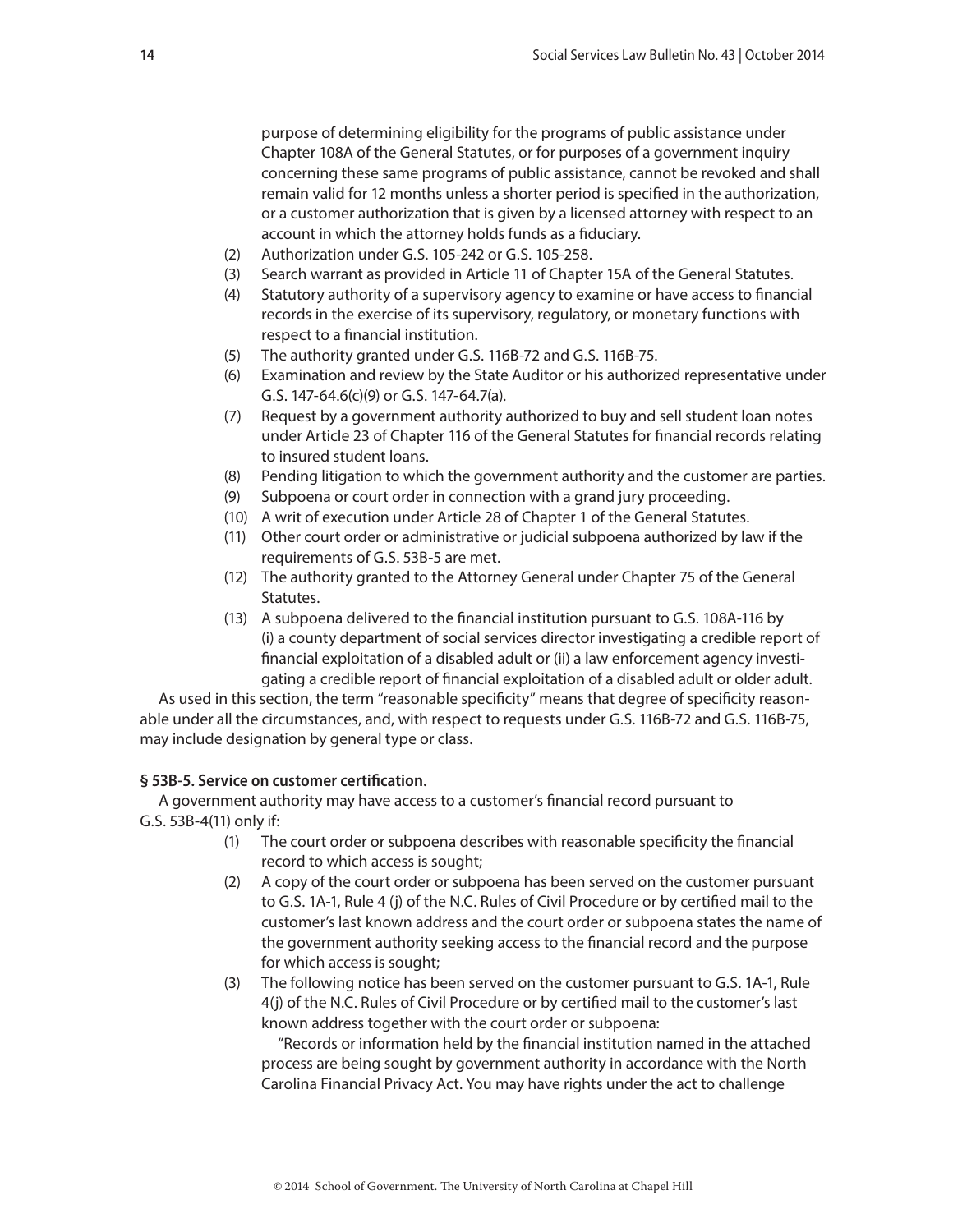access to the records or information. You must, however, act within 10 days from the date this notice was served on you to make a challenge in court or the records or information will be made available. You may wish to employ an attorney to represent you and protect your rights.";

- (4) The customer has not challenged the court order or subpoena within 10 days after service by certified mail which is presumed to be received three days from mailing;
- (5) The government authority has certified in writing to the financial institution that it has complied with the applicable provisions of this Chapter.

#### **§ 53B-6. Delayed notice.**

Upon application of a government authority, a superior court judge may order that the customer notice required by G.S. 53B-5 be delayed if the court finds there is reason to believe that:

- (1) The financial record to which access is sought is relevant to a legitimate government inquiry; and
- (2) Notice to the customer will:
	- a. Endanger life or physical safety of any person;
	- b. Result in flight from prosecution;
	- c. Lead to intimidation of a witness;
	- d. Result in destruction of or tampering with evidence; or
	- e. Otherwise seriously jeopardize the government inquiry or an official proceeding or investigation.

A court order granting delay of notice to a customer under this section shall set out the specific facts supporting its findings, specify the period of delay, and direct that the government authority shall serve on the customer at the end of that period a copy of the court order or subpoena and a notice that the records have been furnished.

#### **§ 53B-7. Customer challenge.**

- (a) Within 10 days after service of a court order or subpoena under this Chapter a customer may apply to the superior court of the county in which he resides for an order quashing or modifying the court order or subpoena. The customer shall deliver or mail a copy of the application to the government authority and the financial institution named in the court order or subpoena. The superior court shall grant or deny the application within 10 days after it is filed.
- (b) Nothing in this Chapter affects the right of a financial institution to challenge a request for financial records by a government authority under existing law.

## **§ 53B-8. Disclosure of financial records.**

No financial institution or its officer, employee, or agent may disclose a customer's financial record to a government authority except as provided in this Chapter. This section does not prohibit a financial institution from giving notice of or disclosing a financial record to a government authority, as defined in G.S. 53B-2(4), to the same extent as is authorized with respect to federal government authorities in the Right to Financial Privacy Act § 1103(d), 12 U.S.C. § 3403(d). Nothing in this section shall prohibit a financial institution or its officer, employee or agent from disclosing, or require the disclosure of, the name, address, and existence of an account of any customer to a government authority that makes a written request stating the reason for the request. Nothing in this Chapter shall prohibit a financial institution or its officer, employee, or agent from notifying a government authority that the financial institution or its officer, employee, or agent has information that may be relevant to a possible violation of law or regulation. The information shall be limited to a description of the suspected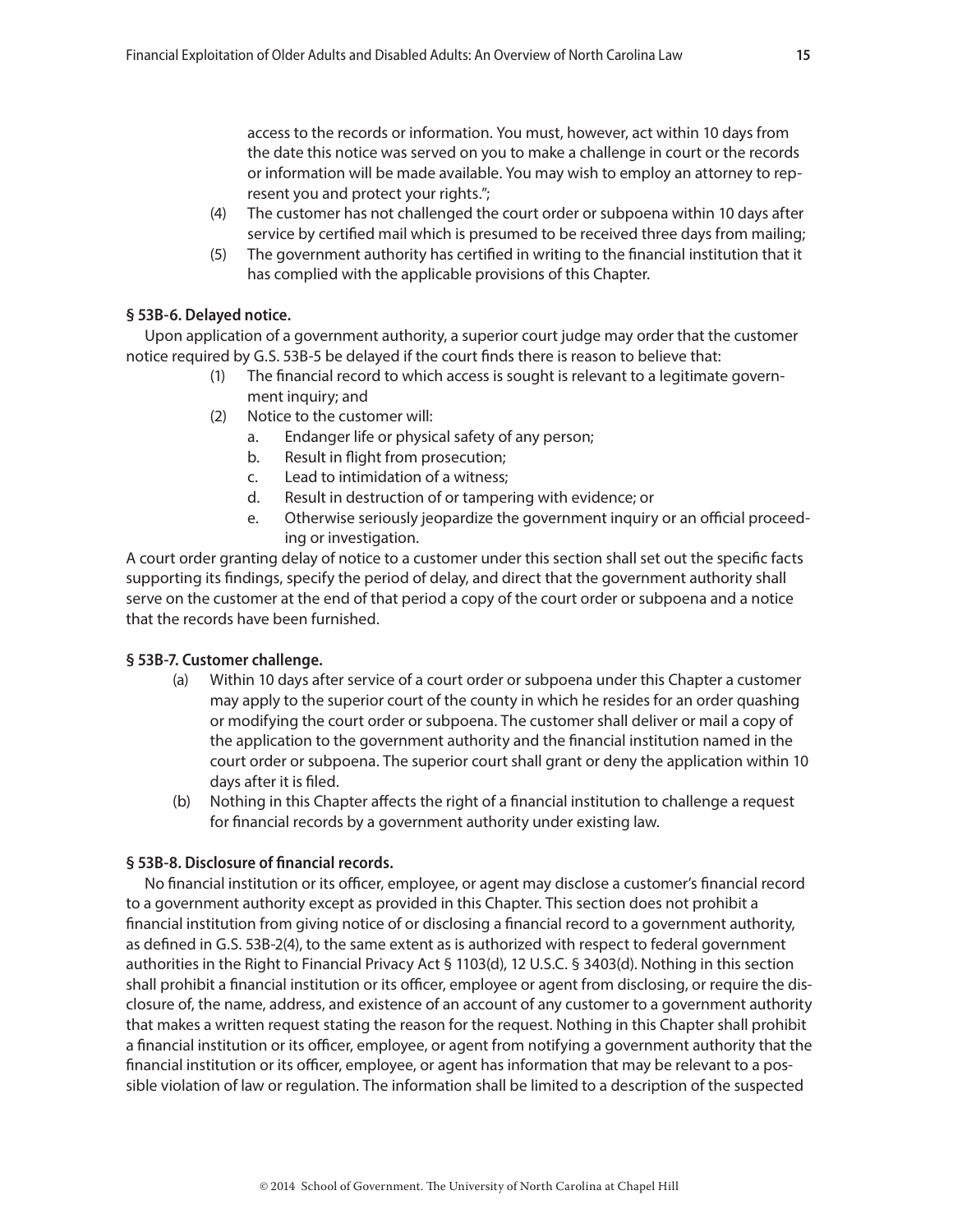illegal activity and the name or other identifying information concerning any individual, corporation, or account involved in the activity. Any financial institution or its officer, employee, or agent making a disclosure of information pursuant to this section shall not be liable to the customer under the laws and rules of the State of North Carolina or any political subdivision of the State for disclosure or for failure to notify the customer of the disclosure.

## **§ 53B-9. Duty of financial institutions; fee; limitation of liability.**

- (a) Upon service of a subpoena or court order pursuant to G.S. 53B-4(1), (3), (9), or (11) and receipt of certification pursuant to G.S. 53B-5(5), or upon receipt of a subpoena pursuant to G.S. 53B-4(13), a financial institution shall locate the financial records requested and prepare to make them available to the government authority seeking access to them. Upon receipt of notice that a customer has challenged the court order or subpoena, the financial institution may suspend its efforts to make the records available until after final disposition of the challenge.
- (b) Upon receipt of access to financial records pursuant to G.S. 53B-4(1), (3), (9), (11), or (13), a government authority shall pay the financial institution that provided the financial records a fee for costs directly incurred in assembling and delivering the financial records. The fee shall be at the rate established pursuant to the Right to Financial Privacy Act § 1115(a), 12 U.S.C. § 3415, and 12 C.F.R. 219, unless waived, in whole or in part, by the financial institution.
- (c) A financial institution that discloses a financial record pursuant to this Chapter in good faith reliance upon certification by a government authority pursuant to G.S. 53B-5(5) is not liable for damages resulting from the disclosure.

#### **§ 53B-10. Penalty.**

- (a) Any financial institution disclosing financial records or information contained therein in violation of this Chapter shall be liable to the customer to whom the records relate in an amount equal to the sum of:
	- (1) One thousand dollars (\$1,000);
	- (2) Any actual damages sustained by the customer as a result of the disclosure; and
	- (3) Such punitive damages as the court may allow, where the violation is found to have been willful or intentional.
- (b) Any government authority that participates in or induces or solicits a violation of this Chapter shall be liable to the customer to whom the violation relates in the amount set out in subsection (a) above. It shall be a defense to an action under this subsection that the government authority acted in good faith in obtaining and relying upon process issued pursuant to G.S. 53B-4.

## **G.S. Chapter 108A, Social Services, Article 6: Protection of the Abused, Neglected or Exploited Disabled Adult Act**

#### **\*\*\***

### **§ 108A-101. Definitions.**

(a) The word "abuse" means the willful infliction of physical pain, injury or mental anguish, unreasonable confinement, or the willful deprivation by a caretaker of services which are necessary to maintain mental and physical health.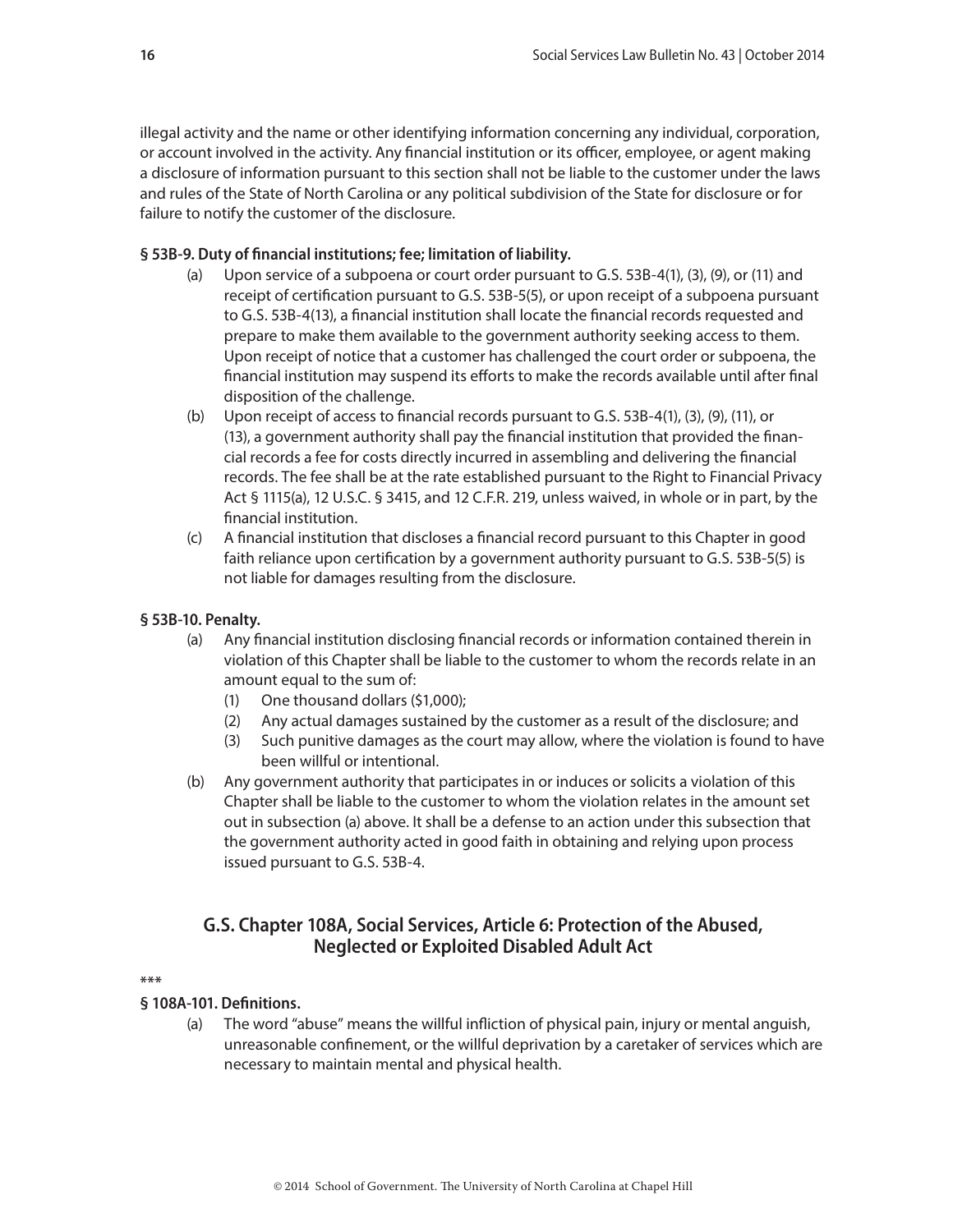- (b) The word "caretaker" shall mean an individual who has the responsibility for the care of the disabled adult as a result of family relationship or who has assumed the responsibility for the care of the disabled adult voluntarily or by contract.
- (c) The word "director" shall mean the director of the county department of social services in the county in which the person resides or is present, or his representative as authorized in G.S. 108A-14.
- (d) The words "disabled adult" shall mean any person 18 years of age or over or any lawfully emancipated minor who is present in the State of North Carolina and who is physically or mentally incapacitated due to mental retardation, cerebral palsy, epilepsy or autism; organic brain damage caused by advanced age or other physical degeneration in connection therewith; or due to conditions incurred at any age which are the result of accident, organic brain damage, mental or physical illness, or continued consumption or absorption of substances.
- (e) A "disabled adult" shall be "in need of protective services" if that person, due to his physical or mental incapacity, is unable to perform or obtain for himself essential services and if that person is without able, responsible, and willing persons to perform or obtain for his essential services.
- (f) The words "district court" shall mean the judge of that court.
- (g) The word "emergency" refers to a situation where (i) the disabled adult is in substantial danger of death or irreparable harm if protective services are not provided immediately, (ii) the disabled adult is unable to consent to services, (iii) no responsible, able, or willing caretaker is available to consent to emergency services, and (iv) there is insufficient time to utilize procedure provided in G.S. 108A-105.
- (h) The words "emergency services" refer to those services necessary to maintain the person's vital functions and without which there is reasonable belief that the person would suffer irreparable harm or death. This may include taking physical custody of the disabled person.
- (i) The words "essential services" shall refer to those social, medical, psychiatric, psychological or legal services necessary to safeguard the disabled adult's rights and resources and to maintain the physical or mental well-being of the individual. These services shall include, but not be limited to, the provision of medical care for physical and mental health needs, assistance in personal hygiene, food, clothing, adequately heated and ventilated shelter, protection from health and safety hazards, protection from physical mistreatment, and protection from exploitation. The words "essential services" shall not include taking the person into physical custody without his consent except as provided for in G.S. 108A-106 and in Chapter 122C of the General Statutes.
- (j) The word "exploitation" means the illegal or improper use of a disabled adult or his resources for another's profit or advantage.
- (k) The word "indigent" shall mean indigent as defined in G.S. 7A-450.
- (l) The words "lacks the capacity to consent" shall mean lacks sufficient understanding or capacity to make or communicate responsible decisions concerning his person, including but not limited to provisions for health or mental health care, food, clothing, or shelter, because of physical or mental incapacity. This may be reasonably determined by the director or he may seek a physician's or psychologist's assistance in making this determination.
- (m) The word "neglect" refers to a disabled adult who is either living alone and not able to provide for himself or herself the services which are necessary to maintain the person's mental or physical health or is not receiving services from the person's caretaker.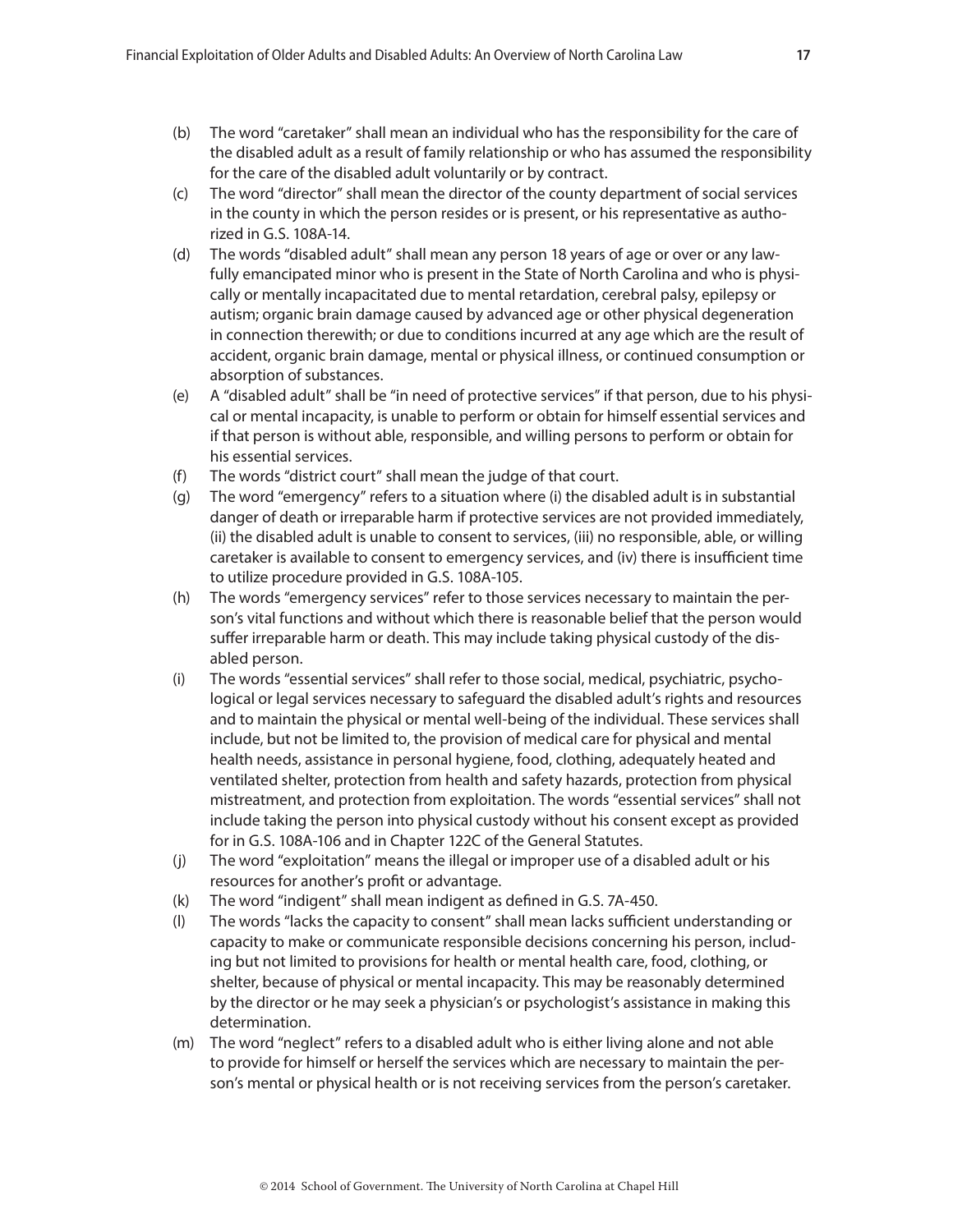A person is not receiving services from his caretaker if, among other things and not by way of limitation, the person is a resident of one of the State-owned psychiatric hospitals listed in G.S. 122C-181(a)(1), the State-owned Developmental Centers listed in G.S. 122C-181(a)(2), or the State-owned Neuro-Medical Treatment Centers listed in G.S. 122C-181(a)(3), the person is, in the opinion of the professional staff of that Stateowned facility, mentally incompetent to give consent to medical treatment, the person has no legal guardian appointed pursuant to Chapter 35A, or guardian as defined in G.S. 122C-3(15), and the person needs medical treatment.

(n) The words "protective services" shall mean services provided by the State or other government or private organizations or individuals which are necessary to protect the disabled adult from abuse, neglect, or exploitation. They shall consist of evaluation of the need for service and mobilization of essential services on behalf of the disabled adult.

#### **§ 108A-102. Duty to report; content of report; immunity.**

- (a) Any person having reasonable cause to believe that a disabled adult is in need of protective services shall report such information to the director.
- (b) The report may be made orally or in writing. The report shall include the name and address of the disabled adult; the name and address of the disabled adult's caretaker; the age of the disabled adult; the nature and extent of the disabled adult's injury or condition resulting from abuse or neglect; and other pertinent information.
- (c) Anyone who makes a report pursuant to this statute, who testifies in any judicial proceeding arising from the report, or who participates in a required evaluation shall be immune from any civil or criminal liability on account of such report or testimony or participation, unless such person acted in bad faith or with a malicious purpose.

#### **§ 108A-103. Duty of director upon receiving report.**

- (a) Any director receiving a report that a disabled adult is in need of protective services shall make a prompt and thorough evaluation to determine whether the disabled adult is in need of protective services and what services are needed. The evaluation shall include a visit to the person and consultation with others having knowledge of the facts of the particular case. When necessary for a complete evaluation of the report, the director shall have the authority to review and copy any and all records, or any part of such records, related to the care and treatment of the disabled adult that have been maintained by any individual, facility or agency acting as a caretaker for the disabled adult. This shall include but not be limited to records maintained by facilities licensed by the North Carolina Department of Health and Human Services. Use of information so obtained shall be subject to and governed by the provisions of G.S. 108A-80 and Article 3 of Chapter 122C of the General Statutes. The director shall have the authority to conduct an interview with the disabled adult with no other persons present. After completing the evaluation the director shall make a written report of the case indicating whether he believes protective services are needed and shall notify the individual making the report of his determination as to whether the disabled adult needs protective services.
- (b) The staff and physicians of local health departments, area mental health, developmental disabilities, and substance abuse authorities, and other public or private agencies shall cooperate fully with the director in the performance of his duties. These duties include immediate accessible evaluations and in-home evaluations where the director deems this necessary.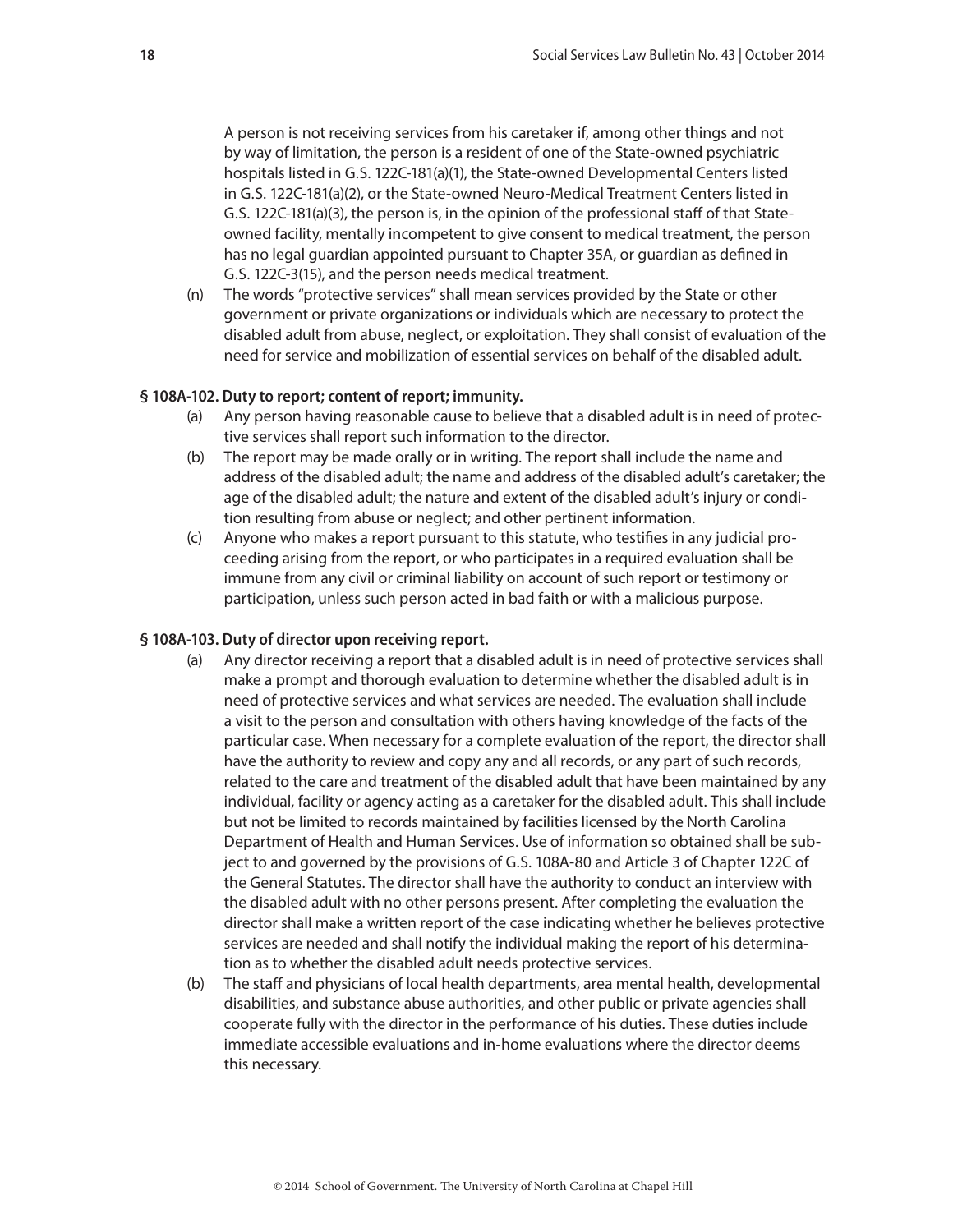- (c) The director may contract with an agency or private physician for the purpose of providing immediate accessible medical evaluations in the location that the director deems most appropriate.
- (d) The director shall initiate the evaluation described in subsection (a) of this section as follows:
	- (1) Immediately upon receipt of the complaint if the complaint alleges a danger of death in an emergency as defined in G.S. 108A-101(g).
	- (2) Within 24 hours if the complaint alleges danger of irreparable harm in an emergency as defined by G.S. 108A-101(g).
	- (3) Within 72 hours if the complaint does not allege danger of death or irreparable harm in an emergency as defined by G.S. 108A-101(g).
	- (4) Repealed by Session Laws 2000, c. 131, s. 1.

The evaluation shall be completed within 30 days for allegations of abuse or neglect and within 45 days for allegations of exploitation.

#### **\*\*\***

## **§ 108A-106. Emergency intervention; findings by court; limitations; contents of petition; notice of petition; court authorized entry of premises; immunity of petitioner.**

- (a) Upon petition by the director, a court may order the provision of emergency services to a disabled adult after finding that there is reasonable cause to believe that:
	- (1) A disabled adult lacks capacity to consent and that he is in need of protective service;
	- (2) An emergency exists; and
	- (3) No other person authorized by law or order to give consent for the person is available and willing to arrange for emergency services.
- (b) The court shall order only such emergency services as are necessary to remove the conditions creating the emergency. In the event that such services will be needed for more than 14 days, the director shall petition the court in accordance with G.S. 108A-105.
- (c) The petition for emergency services shall set forth the name, address, and authority of the petitioner; the name, age and residence of the disabled adult; the nature of the emergency; the nature of the disability if determinable; the proposed emergency services; the petitioner's reasonable belief as to the existence of the conditions set forth in subsection (a) above; and facts showing petitioner's attempts to obtain the disabled adult's consent to the services.
- (d) Notice of the filing of such petition and other relevant information, including the factual basis of the belief that emergency services are needed and a description of the exact services to be rendered shall be given to the person, to his spouse, or if none, to his adult children or next of kin, to his guardian, if any. Such notice shall be given at least 24 hours prior to the hearing of the petition for emergency intervention; provided, however, that the court may issue immediate emergency order ex parte upon finding as fact (i) that the conditions specified in G.S. 108A-106(a) exist; (ii) that there is likelihood that the disabled adult may suffer irreparable injury or death if such order be delayed; and (iii) that reasonable attempts have been made to locate interested parties and secure from them such services or their consent to petitioner's provision of such service; and such order shall contain a show-cause notice to each person upon whom served directing such person to appear immediately or at any time up to and including the time for the hearing of the petition for emergency services and show cause, if any exists, for the dissolution or modification of the said order. Copies of the said order together with such other appropriate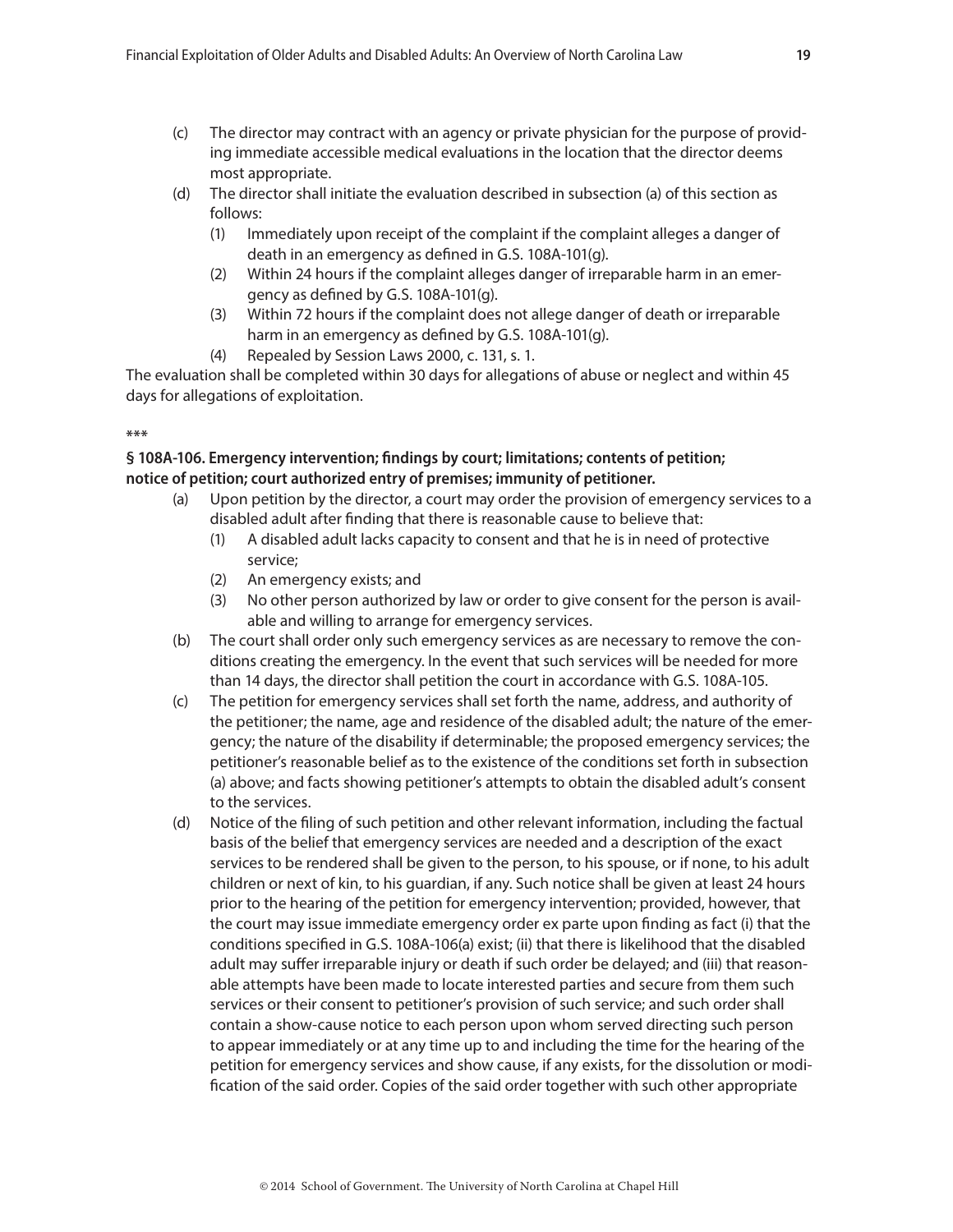notices as the court may direct shall be issued and served upon all of the interested parties designated in the first sentence of this subsection. Unless dissolved by the court for good cause shown, the emergency order ex parte shall be in effect until the hearing is held on the petition for emergency services. At such hearing, if the court determines that the emergency continues to exist, the court may order the provision of emergency services in accordance with subsections (a) and (b) of this section.

- (e) Where it is necessary to enter a premises without the disabled adult's consent after obtaining a court order in compliance with subsection (a) above, the representative of the petitioner shall do so.
- $(f)$  (1) Upon petition by the director, a court may order that:
	- a. The disabled adult's financial records be made available at a certain day and time for inspection by the director or his designated agent; and
	- b. The disabled adult's financial assets be frozen and not withdrawn, spent or transferred without prior order of the court.
	- (2) Such an order shall not issue unless the court first finds that there is reasonable cause to believe that:
		- a. A disabled adult lacks the capacity to consent and that he is in need of protective services;
		- b. The disabled adult is being financially exploited by his caretaker; and
		- c. No other person is able or willing to arrange for protective services.
	- (3) Provided, before any such inspection is done, the caretaker and every financial institution involved shall be given notice and a reasonable opportunity to appear and show good cause why this inspection should not be done. And, provided further, that any order freezing assets shall expire ten days after such inspection is completed, unless the court for good cause shown, extends it.
- (g) No petitioner shall be held liable in any action brought by the disabled adult if the petitioner acted in good faith.

#### **\*\*\***

#### **§ 108A-109. Reporting abuse.**

Upon finding evidence indicating that a person has abused, neglected, or exploited a disabled adult, the director shall notify the district attorney.

## **G.S. Chapter 108A, Social Services, Article 6A: Protection of Disabled and Older Adults From Financial Exploitation**

#### **\*\*\***

#### **§ 108A-112. Legislative intent and purpose.**

Determined to fight the growing problem of fraud and financial exploitation targeting disabled and older adults in North Carolina, the General Assembly enacts this Article to facilitate the collection of records needed to investigate and prosecute such incidents.

#### **§ 108A-113. Definitions.**

As used in this Article, the following definitions apply:

(1) Customer. - A person who is a present or former holder of an account with a financial institution.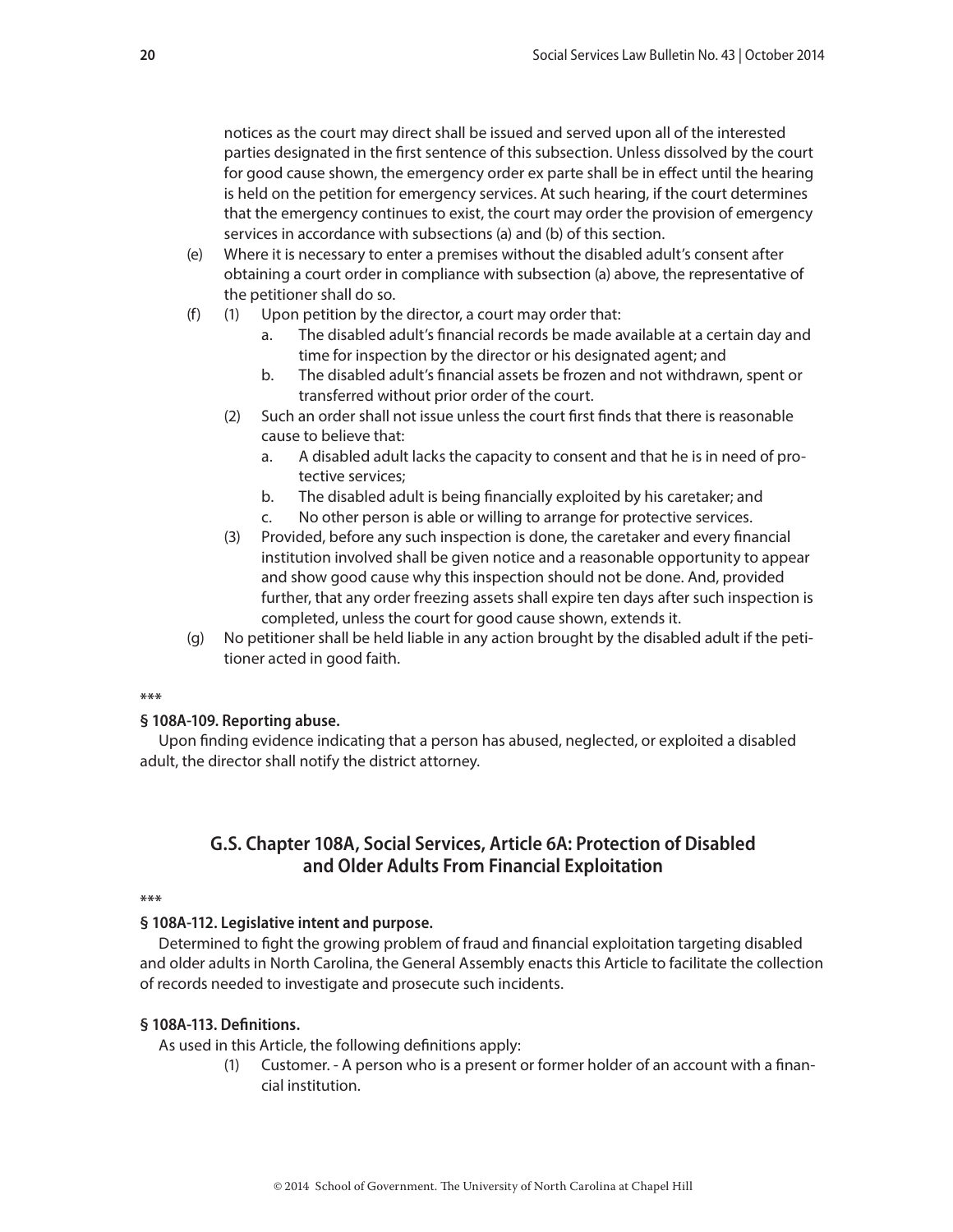- (2) Disabled adult. An individual 18 years of age or older or a lawfully emancipated minor who is present in the State of North Carolina and who is physically or mentally incapacitated as defined in G.S. 108A-101(d).
- (3) Financial exploitation. The illegal or improper use of a disabled adult's or older adult's financial resources for another's profit or pecuniary advantage.
- (4) Financial institution. A banking corporation, trust company, savings and loan association, credit union, or other entity principally engaged in lending money or receiving or soliciting money on deposit.
- (5) Financial record. An original of, a copy of, or information derived from a record held by a financial institution pertaining to a customer's relationship with the financial institution and identified with or identifiable with the customer.
- (6) Investigating entity. A law enforcement agency investigating alleged financial exploitation of a disabled adult or an older adult, or a county department of social services investigating alleged financial exploitation of a disabled adult.
- (7) Law enforcement agency. Any duly accredited State or local government agency possessing authority to enforce the criminal statutes of North Carolina.
- (8) Older adult. An individual 65 years of age or older.
- (9) Promptly. As soon as practicable, with reasonable allowance to be made for the time required to retrieve older data or records that are not readily or immediately retrievable due to their current storage media.

## **§ 108A-114. Financial institutions encouraged to offer disabled adult and older adult customers the opportunity to submit a list of trusted persons to be contacted in case of financial exploitation.**

All financial institutions are encouraged, but not required, to offer to disabled adult and older adult customers the opportunity to submit, and periodically update, a list of persons that the disabled adult or older adult customer would like the financial institution to contact in case of suspected financial exploitation of the disabled adult or older adult customer. No financial institution, or officer or employee thereof, who acts in good faith in offering to its customer the opportunity to submit and update a list of such contact persons may be held liable in any action for doing so.

## **§ 108A-115. Duty to report suspected fraud; content of report; immunity for reporting.**

- (a) Any financial institution, or officer or employee thereof, having reasonable cause to believe that a disabled adult or older adult is the victim or target of financial exploitation shall report such information to the following:
	- (1) Persons on the list provided by the customer under G.S. 108A-114, if such a list has been provided by the customer. The financial institution may choose not to contact persons on the provided list if the financial institution suspects that those persons are financially exploiting the disabled adult or older adult.
	- (2) The appropriate local law enforcement agency.
	- (3) The appropriate county department of social services, if the customer is a disabled adult.
- (b) The report may be made orally or in writing. The report shall include the name and address of the disabled adult or older adult, the nature of the suspected financial exploitation, and any other pertinent information.
- (c) No financial institution, or officer or employee thereof, who acts in good faith in making a report under this section may be held liable in any action for doing so.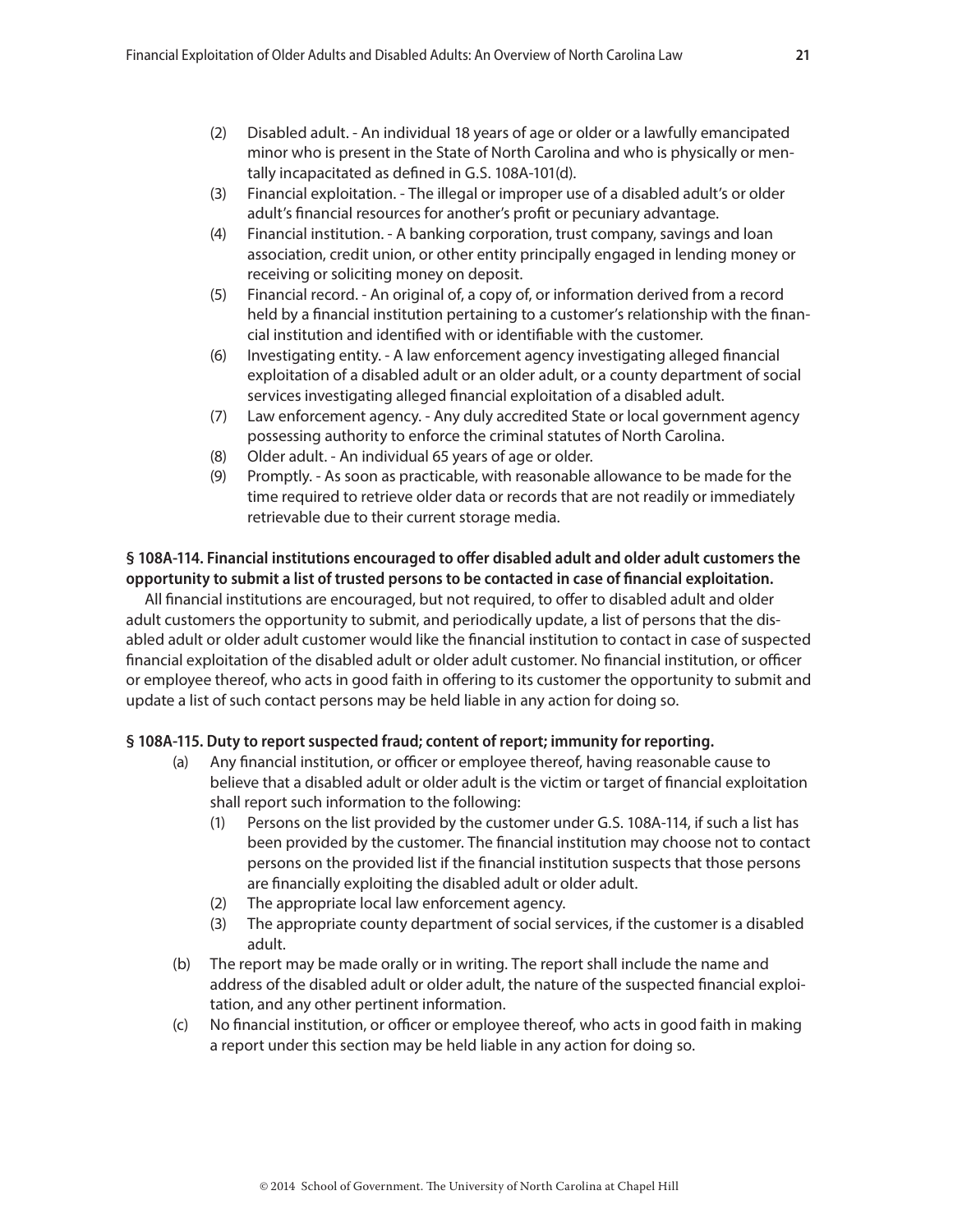## **§ 108A-116. Production of customers' financial records in cases of suspected financial exploitation; immunity; records may not be used against account owner.**

- (a) An investigating entity may, under the conditions specified in this section, petition the district court to issue a subpoena directing a financial institution to provide to the investigating entity the financial records of a disabled adult or older adult customer. The petition shall be filed in the county of residence of the disabled adult or older adult customer whose financial records are being subpoenaed. The court shall hear the case within two business days after the filing of the petition. The court shall issue the subpoena upon finding that all of the following conditions are met:
	- (1) The investigating entity is investigating, pursuant to the investigating entity's statutory authority, a credible report that the disabled adult or older adult is being or has been financially exploited.
	- (2) The disabled adult's or older adult's financial records are needed in order to substantiate or evaluate the report.
	- (3) Time is of the essence in order to prevent further exploitation of that disabled adult or older adult.
- (b) Delivery of the subpoena may be effected by hand, via certified mail, return receipt requested, or through a designated delivery service authorized pursuant to 26 U.S.C. § 7502(f)(2) and may be addressed to the financial institution's local branch or office vice president, its local branch or office manager or assistant branch or office manager, or the agent for service of process listed by the financial institution with the North Carolina Secretary of State or, if there is none, with the agent for service of process listed by the financial institution in any state in which it is domiciled.
- (b1) A financial institution may challenge the subpoena by filing a motion to quash or modify the subpoena within ten days after receipt of delivery of the subpoena pursuant to subsection (b) of this section. The subpoena may be challenged only for the following reasons:
	- (1) There is a procedural defect with the subpoena.
	- (2) The subpoena contains insufficient information to identify the records subject to the subpoena.
	- (3) The financial institution is otherwise prevented from promptly complying with the subpoena.
	- (4) The petition was filed or subpoena requested for an improper purpose or based upon insufficient grounds.
	- (5) The subpoena subjects the financial institution to an undue burden or is otherwise unreasonable or oppressive. Within two business days after the motion is filed, the court shall hear the motion and issue an order upholding, modifying, or quashing the subpoena.
- (c) Upon receipt of a subpoena delivered pursuant to subsection (b) of this section identifying the disabled adult or older adult customer or, if the subpoena is challenged pursuant to subsection (b1) of this section, entry of a court order upholding or modifying a subpoena, a financial institution shall promptly provide to the head of an investigating entity, or his or her designated agent, the financial records of a disabled adult or older adult customer.
- (d) All produced copies of the disabled adult's or older adult's financial records, as well as any information obtained pursuant to the duty to report found in G.S. 108A-115, shall be kept confidential by the investigating entity unless required by court order to be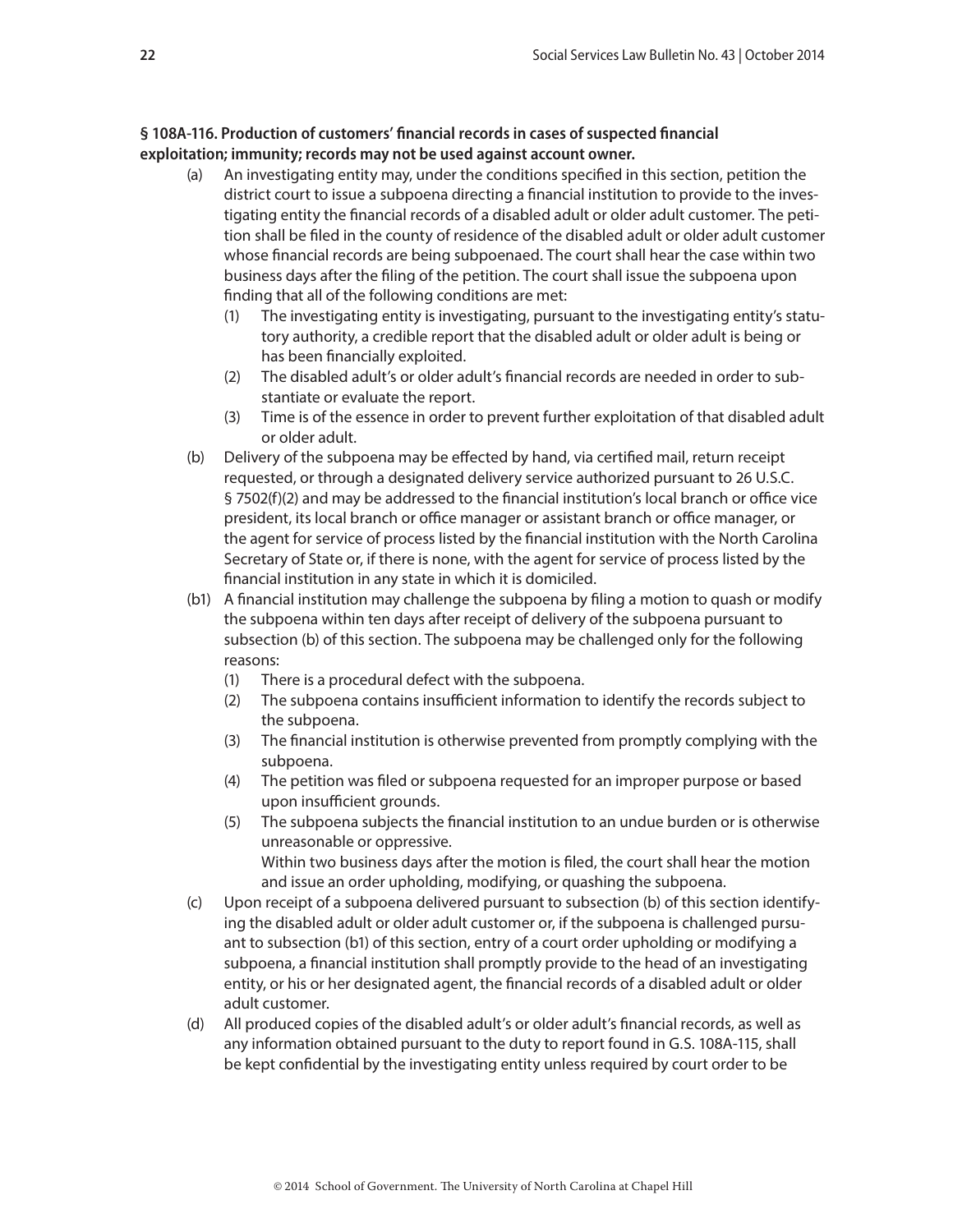disclosed to a party to a court proceeding or introduced and admitted into evidence in an open court proceeding.

- (e) No financial institution or investigating entity, or officer or employee thereof, who acts in good faith in providing, seeking, or obtaining financial records or any other information in accordance with this section, or in providing testimony in any judicial proceeding based upon the contents thereof, may be held liable in any action for doing so.
- (f) No customer may be subject to indictment, criminal prosecution, criminal punishment, or criminal penalty by reason of or on account of anything disclosed by a financial institution pursuant to this section, nor may any information obtained through such disclosure be used as evidence against the customer in any criminal or civil proceeding. Notwithstanding the foregoing, information obtained may be used against a person who is a joint account owner accused of financial exploitation of a disabled adult or older adult joint account holder, but solely for criminal or civil proceedings directly related to the alleged financial exploitation of the disabled adult or older adult joint account holder.
- (g) The petition and the court's entire record of the proceedings under this section is not a matter of public record. Records qualifying under this subsection shall be maintained separately from other records, shall be withheld from public inspection, and may be examined only by order of the court.

### **§ 108A-117. Notice to customer; delayed notice.**

- (a) Upon the issuance of a subpoena pursuant to G.S. 108A-116, the investigating entity shall immediately provide the customer with written notice of its action by firstclass mail to the customer's last known address, unless an order for delayed notice is obtained pursuant to subsection (b) of this section. The notice shall be sufficient to inform the customer of the name of the investigating entity that has obtained the subpoena, the financial records subject to production pursuant to the subpoena, and the purpose of the investigation.
- (b) An investigating entity may include in its application for a subpoena pursuant to G.S. 108A-116 a request for an order delaying the customer notice required pursuant to subsection (a) of this section. The court issuing the subpoena may order a delayed notice in accordance with subsection (c) of this section if it finds, based on affidavit or oral testimony under oath or affirmation before the issuing court, that all of the following conditions are met:
	- (1) The investigating entity is investigating a credible report that the adult is being or has been financially exploited.
	- (2) There is reason to believe that the notice will result in at least one of the following:
		- a. Endangering the life or physical safety of any person.
		- b. Flight from prosecution.
		- c. Destruction of or tampering with evidence.
		- d. Intimidation of potential witnesses.
		- e. Serious jeopardy to an investigation or official proceeding.
		- f. Undue delay of a trial or official proceeding.
- (c) Upon making the findings required in subsection (b) of this section, the court shall enter an ex parte order granting the requested delay for a period not to exceed 30 days. If the court finds there is reason to believe that the notice may endanger the life or physical safety of any person, the court may order that the delay be for a period not to exceed 180 days. An order delaying notice shall direct that: